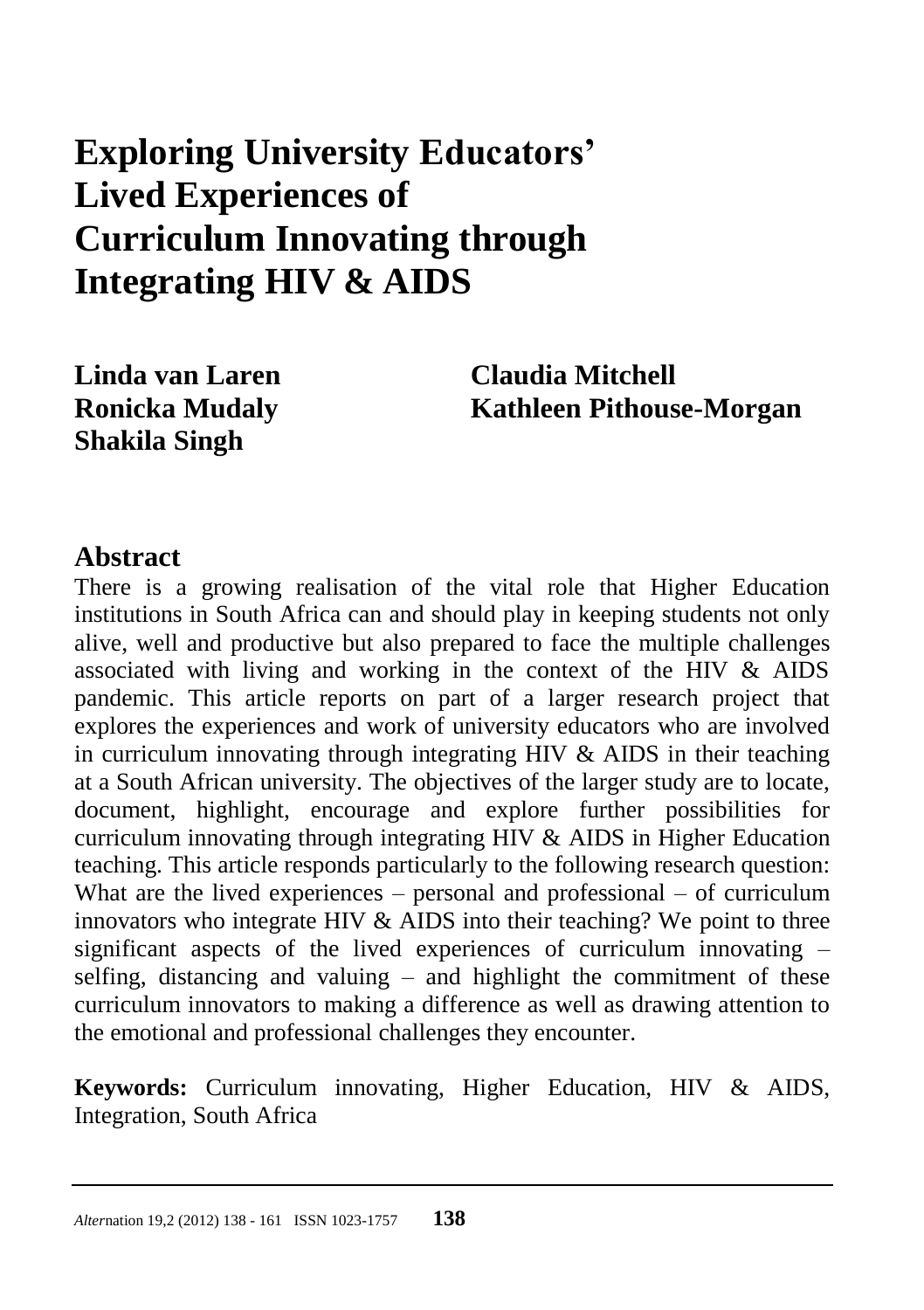# **Introduction**

In 2010, the United Nations Programme on HIV & AIDS reported that insufficient progress had been made thus far in disrupting the trajectory of the HIV & AIDS pandemic, particularly in Southern Africa. The projection of the Institute of Medicine of the National Academies Report (2010) of a sustained increase in the number of people living with HIV  $\&$  AIDS globally over the next 40 years affirms the United Nations' findings which, in turn, reminds us that young people between the ages of 15 and 24 years of age accounted for 79% of new infections in sub-Saharan Africa in 2009. South Africa contributed significantly to this figure. Given these statistics, it is vital that policy makers, curriculum scholars and teachers, at all levels of education, address HIV & AIDS through educational efforts, especially in the Southern African region, which remains the epicentre of the disease.

Recent research (HEAIDS 2010a; 2010b; 2010c) highlights a growing recognition of the critical role that Higher Education Institutions (HEIs) in South Africa can and should play in helping students live and cope with the multiple challenges associated with living and working in an age of widespread HIV & AIDS. As indicated by the South African National HIV Prevalence survey (Shisana *et al.* 2009), the populations most at risk are made up of Black females between the ages of 20 and 34 years (with an HIV prevalence rate of 32,7%) and Black males between the ages of 25 and 49 years (with a prevalence rate of 23,7%). Significantly, however, an HIV prevalence survey conducted at approximately the same time in South African HEIs (HEAIDS 2010a) indicated that the mean prevalence rate for HEI students across South Africa was 3,4%. This implies that students, who tend to be in the same age category as the population that is most at risk, present with a lower prevalence rate. Hence, it is important for HEIs to seek innovative educational strategies that can contribute to at least maintaining this apparently lower student prevalence rate (Wood 2011).

According to HEAIDS (Higher Education HIV/AIDS Programme of South Africa), '... not only is there relatively little known about how various HEIs in South Africa are integrating HIV/AIDS into the curriculum, but these is also little known about the 'drivers' or the champions, the academic staff who are committed to addressing HIV/AIDS in their teaching' (2010c:27). Lesko (2007) identifies two distinctive approaches to addressing HIV  $\&$ AIDS across disciplines and campuses at the University of KwaZulu-Natal.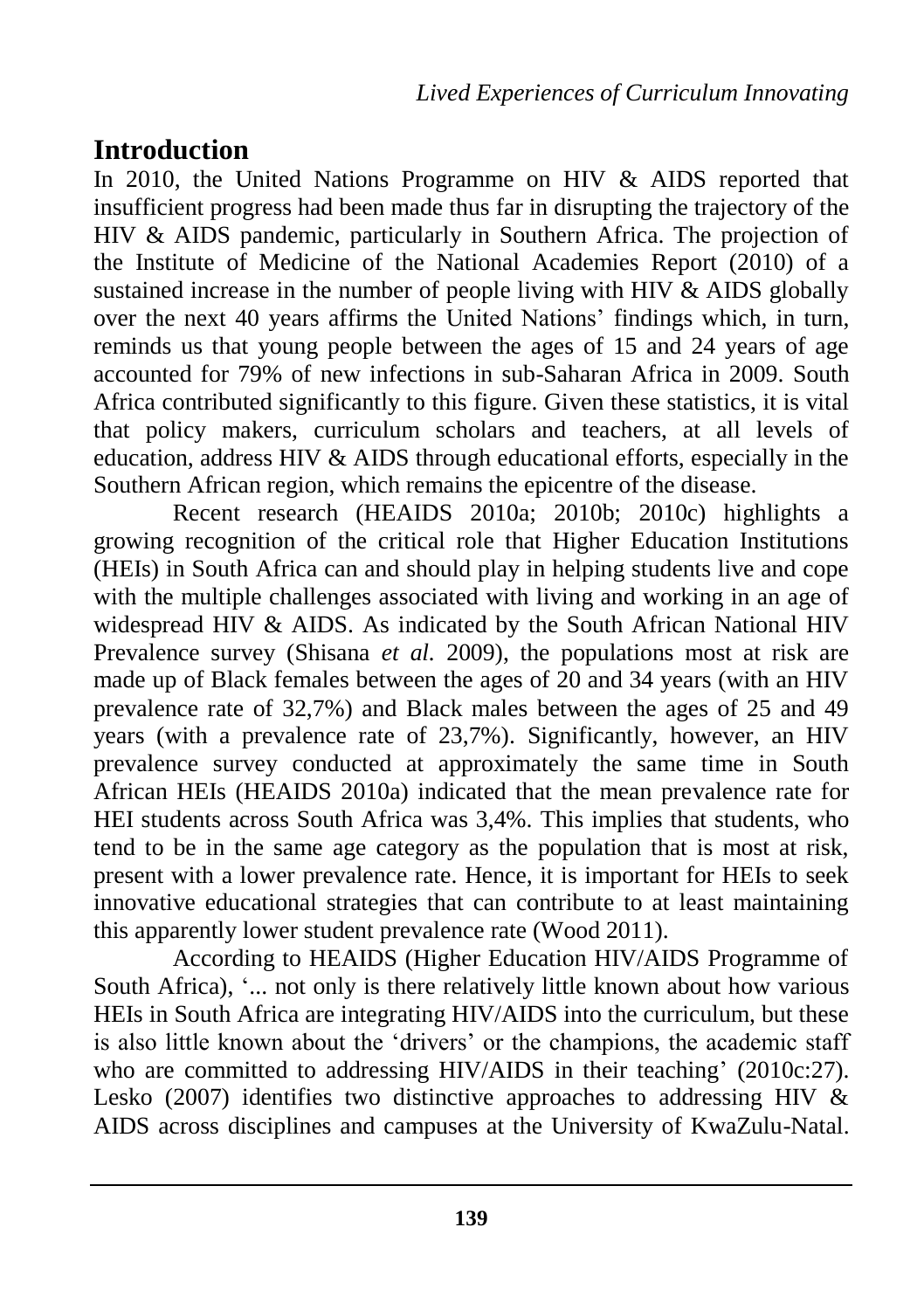She terms these the 'technical-managerial' and 'interdisciplinary-activist' approaches (2007:337-339). Lesko describes the technical-managerial approach as one that promotes 'values of procedural justice and individual rights and dignity' (2007:342). She goes on to note that this approach is 'grounded in a discipline-based segmentation of knowledge and presumes that individual instructors are the primary curriculum decision-makers' (342). In contrast to this, the interdisciplinary-activist approach promotes a social cohesion model 'in explicating values such as equality and justice, in teaching an integrated form of knowledge, and in supporting close relationship among instructors' (342).

More recent research conducted by Wood (2011) in three faculties at another South African university explores university educators' views on integrating issues related to HIV & AIDS into tertiary education programmes. She concludes that although these educators overall are willing to integrate themes and issues related to HIV & AIDS into their teaching, there is still much to be done. Using the formulation of the American Association of Colleges for Teacher Education (AACTE 2006), she argues that it is necessary to shift the mindsets of many university educators in order to develop 'a humanising pedagogy [that] aims to develop the whole person' (832) as an approach to curriculum innovation in the age of HIV  $\&$  AIDS. In support of her argument, Wood draws attention to the work of three university educators as examples of best practice of HIV & AIDS integration. Features of this best practice approach include a 'willingness to experiment' (830) and the use of participatory pedagogies. She highlights the 'enthusiasm and excitement' (830) with which these educators discuss their integration of HIV & AIDS, but goes on to note that they 'appear to be working in isolation' (831) and, typically, do not discuss this work with their colleagues.

The research discussed in this article complements the studies done by Lesko (2007), Wood (2011) and HEAIDS (2010c) in that the article takes a close look at the lived experiences, personal and professional, of 'champions' as they are termed by HEAIDS (2101c:27) or 'innovators' as we call them, of HIV & AIDS integration. According to HEAIDS (2010c:27), there is relatively little known about the ''drivers' or the champions, the academic staff who are committed to addressing HIV/AIDS in their teaching'. Following from this introductory section, the article offers a consideration of its theoretical focus—what we refer to as 'curriculum innovating'. We then go on to describe the study, which involved in-depth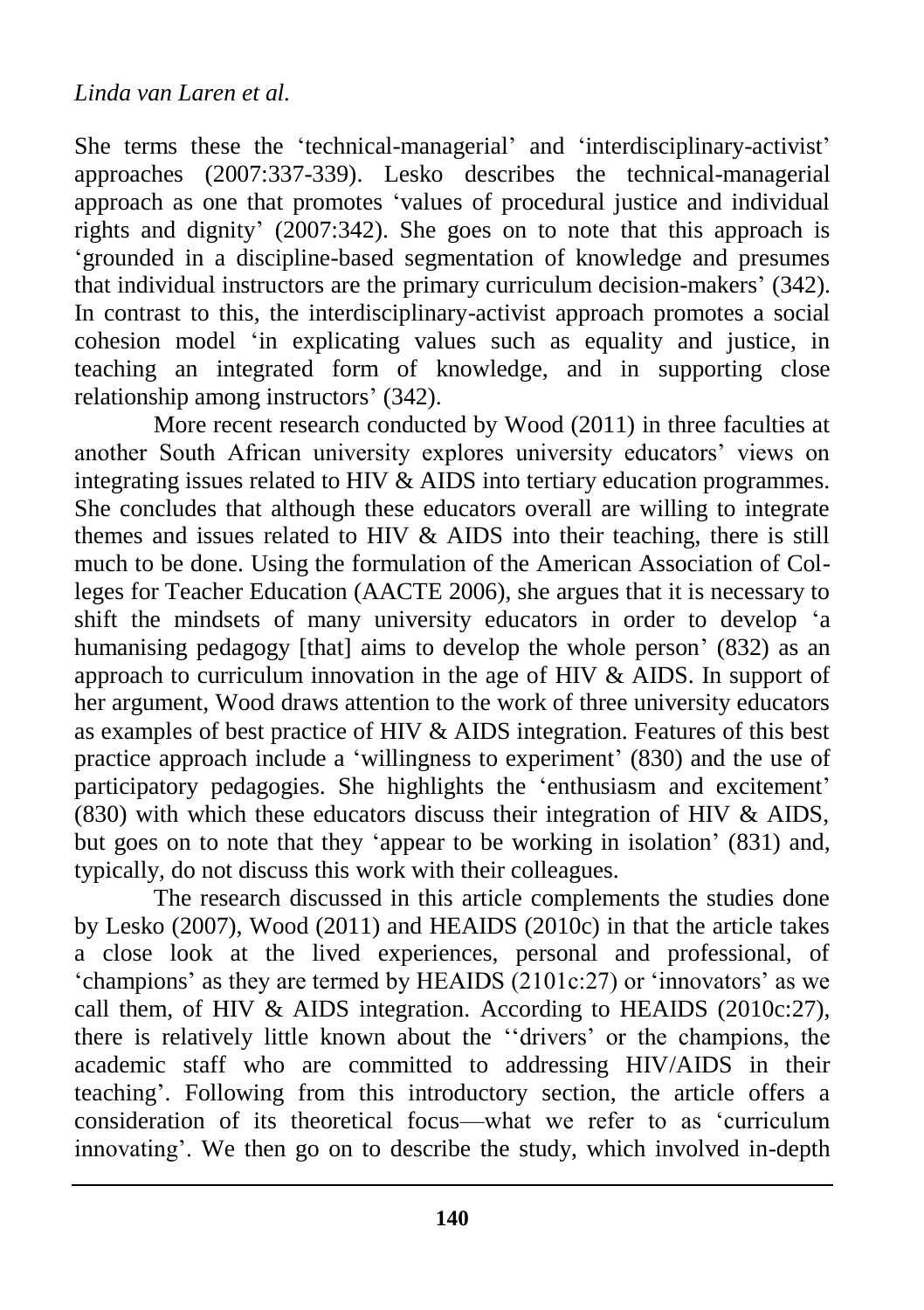interviews with seven university educators working in a variety of disciplinary areas in a School of Education. In the next section, we consider the various approaches of the participants to HIV & AIDS integration and discuss their approaches to curriculum innovating in the light of three notions—selfing, distancing and valuing. In the final section, we draw conclusions and explore the implications of this work.

#### **Curriculum** *Innovating* **as a Theoretical Focus**

In thinking about inter-relationships between curriculum innovation and the integration of HIV & AIDS in Higher Education, we are drawing on theoretical perspectives from the field of curriculum studies, in particular, the domain of curriculum inquiry. In our study, we are exploring the 'experiential level' (Goodlad 1994:1263) of the curriculum field, where curriculum inquiry comes as close as possible to actual lived experiences and connects the theoretical with the practical by aiming not only to make sense of, but also to make a difference to, people's lived experiences of education (Goodlad 1994; He 2010; Miller 2000). Our research into university educators' lived experiences of integrating HIV & AIDS is theoretically informed by an approach to curriculum inquiry that has come to be known as *autobiographical curriculum theorising*. This approach initially emerged in the 1970s through the work of curriculum scholars William Pinar and Madeleine Grumet (1976), who brought together phenomenological perspectives that emphasise the fundamental significance of human lives, contexts and relationships in education with autobiographical perspectives that draw attention to the educational significance of human beings' examination of their own personal or interior experiences—past, present and future (Grumet 1989; He 2010; Miller 2000, 2010a). Pinar and Grumet's notion of autobiographical curriculum theorising was grounded in Pinar's conceptual work (1975) on the term *currere,* which is the infinitive form of the Latin etymological root of the word *curriculum*. *Currere* means *to run*  and thus, when re-rooted in *currere*, curriculum is re-conceptualised as a verb or an action (*to run* a course) rather than a noun or an object (a set course to be run, followed or developed) (Miller 2000, 2010a). As Pinar (2010:178) explains, from this viewpoint,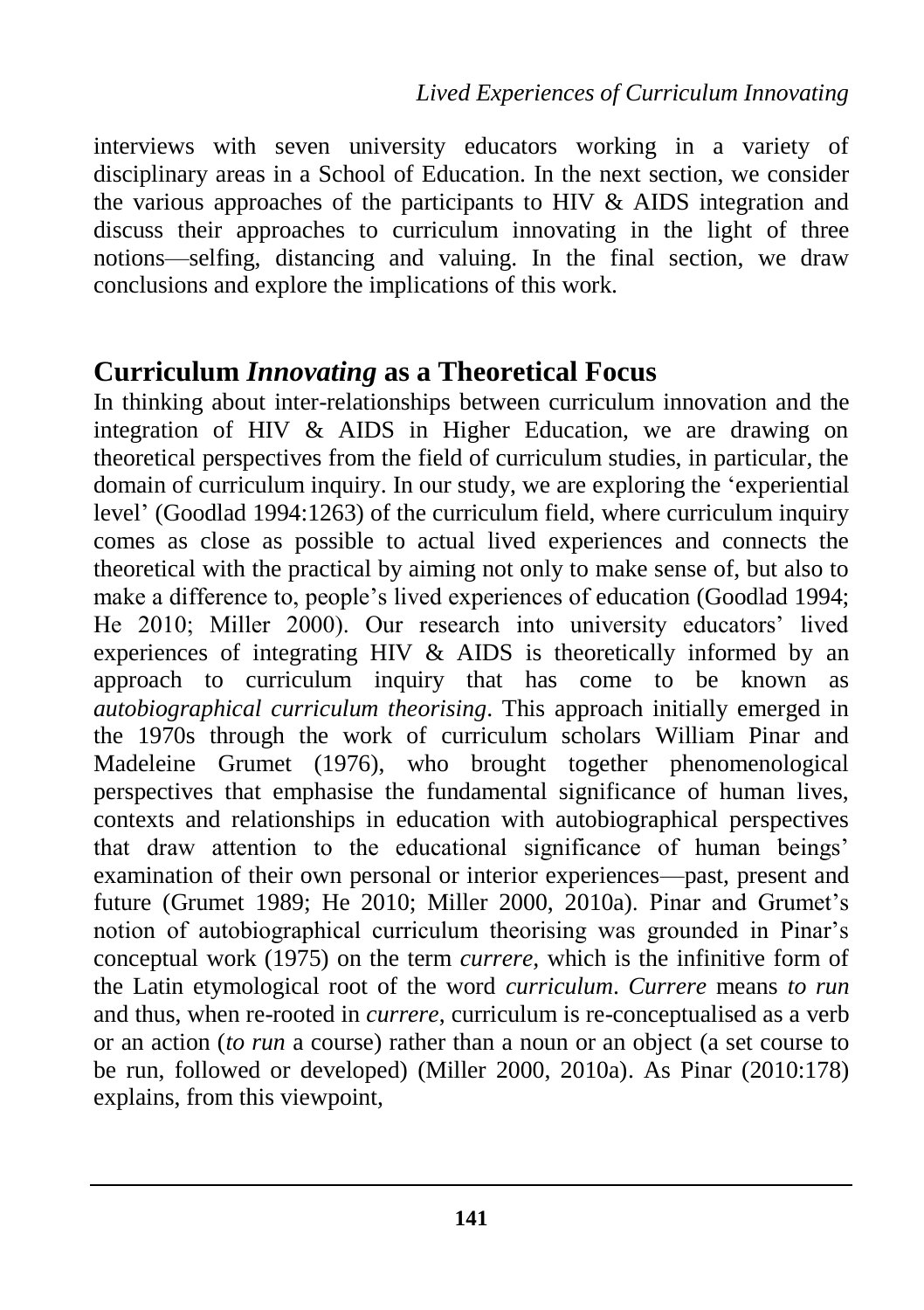[c]urriculum ceases to be a thing, and it is more than a process: it becomes a verb, an action, a social practice, a private meaning, and a public hope. Curriculum as currere is not just the site of our labor, it becomes the product of our labor, changing as we are changed by it.

Hence, in our study, this experiential and fluid re-conceptualisation of curriculum as *currere* informs our theoretical focus on *curriculum innovating* (rather than curriculum *innovation*). Following Pinar's example, we go back to the Latin root of innovate, which is *innovare*, meaning *to renew* or *to make new*. As we demonstrate in this article, in using our *curriculum innovating* lens we come to understand the integration of HIV & AIDS in Higher Education as a deeply personal and inward, yet simultaneously social and interactive, practice that continually renews or makes new university educators' pedagogy and their personal and professional selves in ways that can give them a profound sense of achievement, of making a difference, but that can also be personally and professionally painful and daunting as well. Thus, the view of HIV & AIDS integration afforded through this theoretical lens is multifaceted and pushes us to consider the personal and professional complexities of university educators' lived experiences of curriculum innovating as they 'remake [themselves] and their work, again and again' (Miller 2000:265).

# **The Study**

 $\overline{a}$ 

The research context for this study is a university located in the province of KwaZulu-Natal, where there is an estimated HIV prevalence rate of 39,5% (AVERT 2011). This article draws on preliminary data generated as part of a three-year research project<sup>1</sup> which explores the experiences of educators at this university who are involved in curriculum innovating through integrating HIV & AIDS. The article responds to the following research question: What are the personal and professional lived experiences of curriculum innovators who integrate HIV & AIDS into their teaching at a South African university?

<sup>1</sup> The title of the larger project is 'Exploring and showcasing the work of lecturers at higher education institutions in the Durban area who integrate HIV&AIDS education in disciplines'. This research project is supported and funded by a University of KwaZulu-Natal Teaching and Learning grant.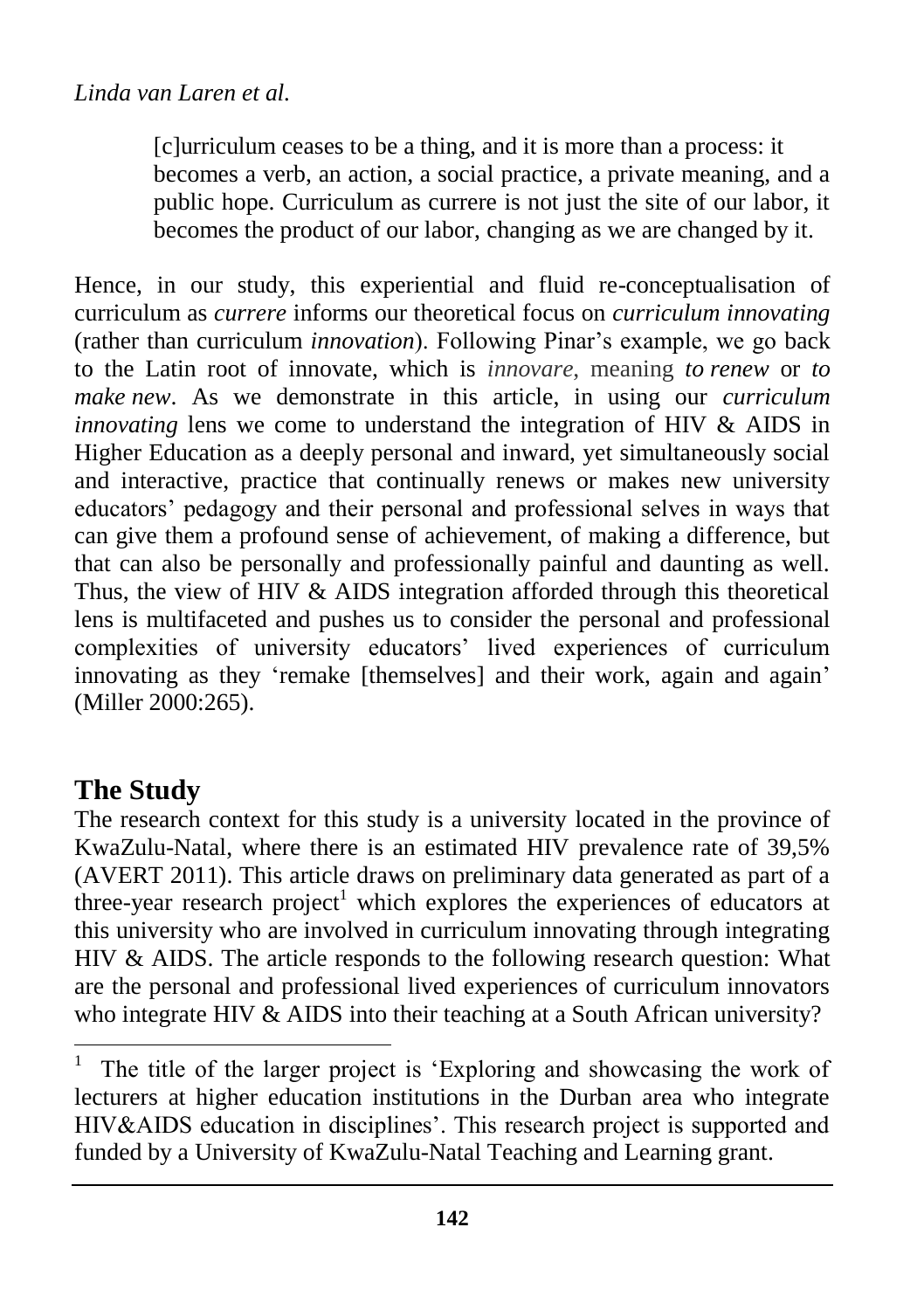To enhance the trustworthiness of our study, we have used Mishler's (1990) concept of trustworthiness for inquiry-guided (as opposed to hypothesis-testing) research. Mishler advises that in order to establish trustworthiness researchers who are 'engaged in inquiry-guided and interpretive forms of research have the task of articulating and clarifying the features and methods of [their] studies, of showing how the work is done and what problems became accessible to study' (423). Accordingly, in this article, we endeavour to give a clear and detailed account of our research process.

The research team for this project consists of five university educators who have different professional and disciplinary backgrounds, but who have a mutual interest in the integration of HIV & AIDS into Higher Education teaching. We teach and research in various domains within the Teacher Education field: Gender Studies; Languages and Arts; Mathematics; Science; and Teacher Development Studies. We are thus well-placed to engage with a wide disciplinary spectrum of colleagues who address HIV & AIDS in their teaching. For this article, we used what Kirk refers to as a 'starting from the self' (2005:240) approach to explore the experiences of colleagues who integrate HIV & AIDS into various disciplines in our School of Education (see also Van Manen, 1990). We focus particularly on the experiences of seven participants who are located in the School of Education and who were interviewed in the first year of the study. (Educators from other Schools within the university will be interviewed as the project continues.)

The seven participants from the School of Education were selected to be interviewed because they are known to us or our colleagues as HIV & AIDS curriculum innovators (champions). We have been involved in collaborative teaching and research with many of these HIV & AIDS curriculum innovators and have also encountered them in HIV & AIDSrelated workshops, colloquia and conferences that we have attended. In other words, the participants were selected for convenience and purposive reasons. Table 1 is a summary of the participants' broad areas of disciplinary specialisation and the variety of academic programmes in which their teaching modules are located.

The semi-structured interview schedule we used was designed to explore the work of university educators who integrate HIV  $\&$  AIDS into their teaching. The schedule included questions linked to the modules and programmes in which the participants' curriculum innovation was located, as well as questions about the participants' selection of HIV & AIDS-related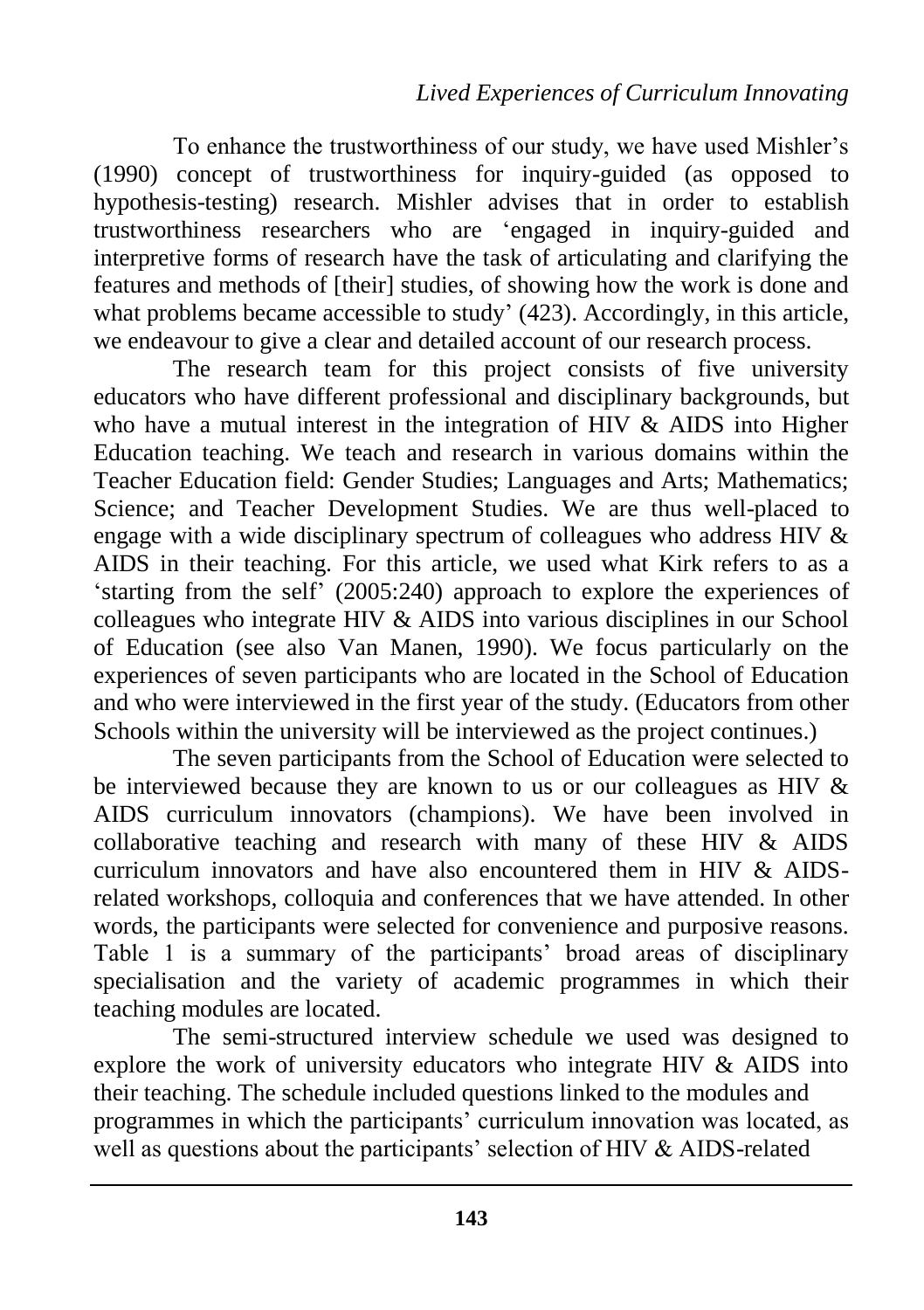$\overline{a}$ 

**Table 1: Participants' Areas of Disciplinary Specialization in Particular Academic Programmes**

| <b>University</b><br>educator | <b>Disciplinary</b><br>specialisation | <b>Academic Programmes</b> |
|-------------------------------|---------------------------------------|----------------------------|
| (pseudonym)                   |                                       |                            |
| Leela                         | Languages and Arts                    | <b>BEd</b>                 |
| Sbu                           | Social Sciences                       | <b>BEd</b>                 |
| Pesh                          | Social Sciences                       | BEd, BEd Hons              |
| Cammy                         | Social Sciences                       | BEd, PGCE, BEd Hons        |
| Solo                          | <b>Education Studies</b>              | BEd, BEd Hons, MEd         |
| Mlu                           | <b>Education Studies</b>              | <b>BEd, BEd Hons</b>       |
| Desiree                       | <b>Education Studies</b>              | MEd                        |

**Key**: Social Sciences (Commerce, Life Orientation, Travel & Tourism); Education Studies (Educational Psychology, Gender and Education, Curriculum Studies, Teacher Development Studies); Bachelor of Education (BEd); Post Graduate Certificate in Education (PGCE); Bachelor of Education Honours (BEd Hons); Masters in Education (MEd).

issues and their approaches to integrating HIV & AIDS. In this article, we focus on their lived experiences of curriculum innovating by analysing their responses to questions about their successes and challenges in relation to integrating HIV & AIDS.

The participants were asked to respond orally to questions during one-on-one interviews or to respond electronically in writing to the questions. Each one-on-one interview was conducted by a member of our research team who was available to meet with the particular participant<sup>2</sup>. Two of the seven participants (Sbu & Leela) emailed their written responses because of difficulties experienced in finding mutually convenient times for one-on-one interviews.

<sup>&</sup>lt;sup>2</sup> When we were analysing the interview transcripts, it became clear to us that richer, deeper data was obtained when the one-on-one interview method was used. Consequently, for further interviews for this project, we will use only one-on-one interviews.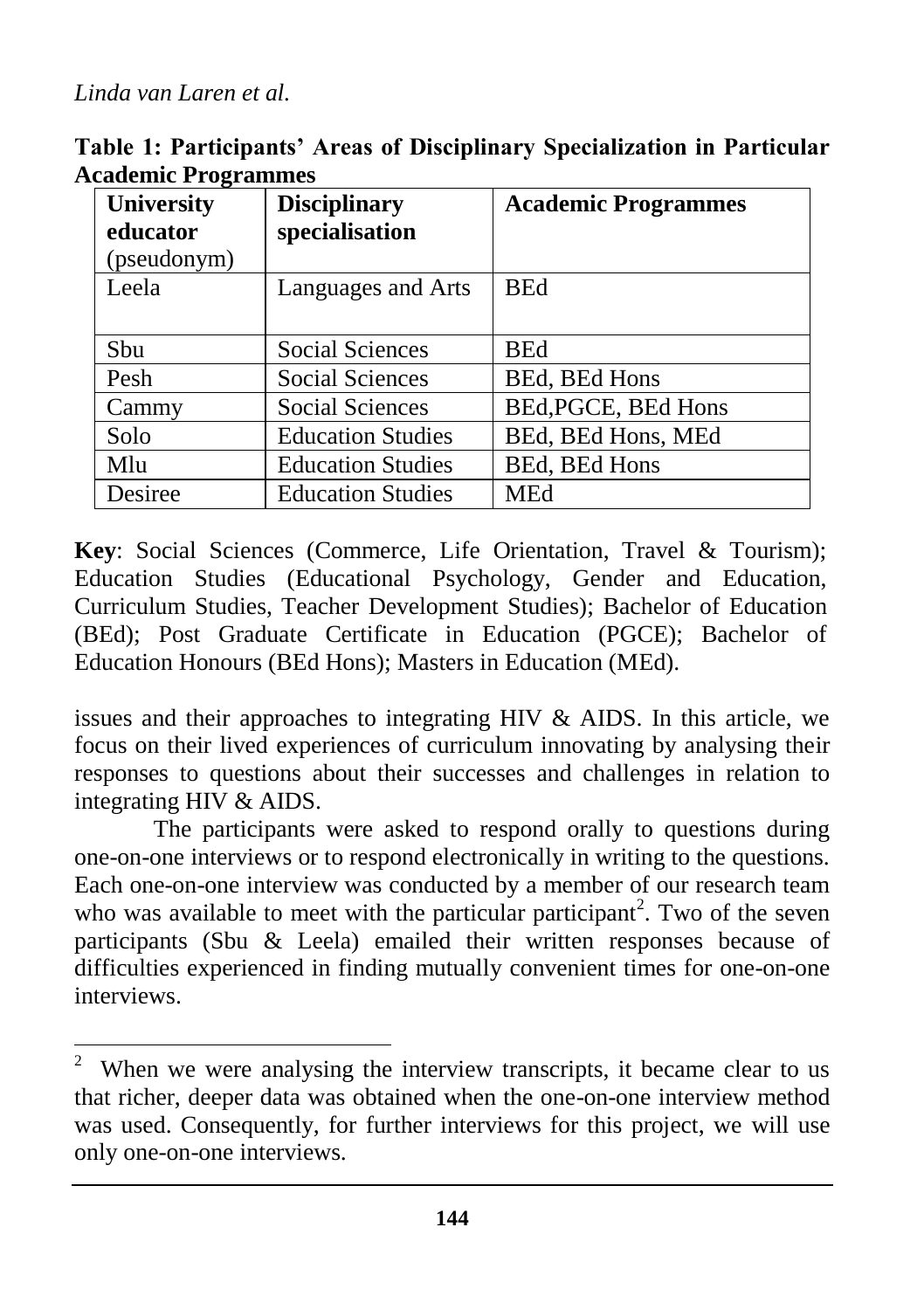During these interviews, we and our participants revealed our mutual concerns and interest in HIV&AIDS integration. Perhaps because of our previous collaborations or shared connections with the participants, we found that they divulged their lived experiences of curriculum integrating in a trusting and empathic manner. Tillmann-Healy (2003:738) draws attention to how an 'empathic connection with the friend/researcher ... can help participants feel heard, known, and understood' and, correspondingly, we observed that the interviews seemed to serve as a way of supporting and reassuring the participants in their integration endeavours.

In particular, our experience of conducting one-on-one interviews with five participants has highlighted for us the emotional aspects of conducting research on topics that can be especially sensitive and emotionally challenging, such as HIV & AIDS. In conducting the interviews, as well as in reading the transcripts of these interviews, we came into direct contact with the lived experiences of the educators. We found ourselves sharing in their enthusiasm and passion for integrating HIV & AIDS, but we also shared in their doubts and fears and became more aware of some of the emotionally painful ways in which HIV & AIDS affects the lives of students and university educators. Literature on the emotional dimensions of research (see, for example, Dickson-Swift *et al.* 2008; Hubbard, Backett-Milburn & Kemmer 2001; Mitchell & Irvine 2008; Pithouse-Morgan *et al.* 2012; Rager 2005a, 2005b) reminds us that it is vital to pay close attention to the emotional impact of the research process on us as the researchers and on our participants<sup>3</sup>.

In line with the university's ethical clearance requirements, written consent was obtained from each participant. Additionally, we asked participants to provide their own pseudonyms and to verify that their

 $\overline{\phantom{a}}$ 

<sup>&</sup>lt;sup>3</sup> Hence, in going forward with our research project, we realise the importance of arranging a group session with a counsellor for our research team to ensure that when we are conducting interviews, we will feel able to respond in appropriately supportive ways to the emotional content of the interviews and to know when and how to put our participants in touch with counselling and support services or, indeed, to access such services ourselves. We also plan to invite our participants to a session on dealing with the emotional aspects of integrating HIV & AIDS into Higher Education. We see this as an important ethical responsibility in our research.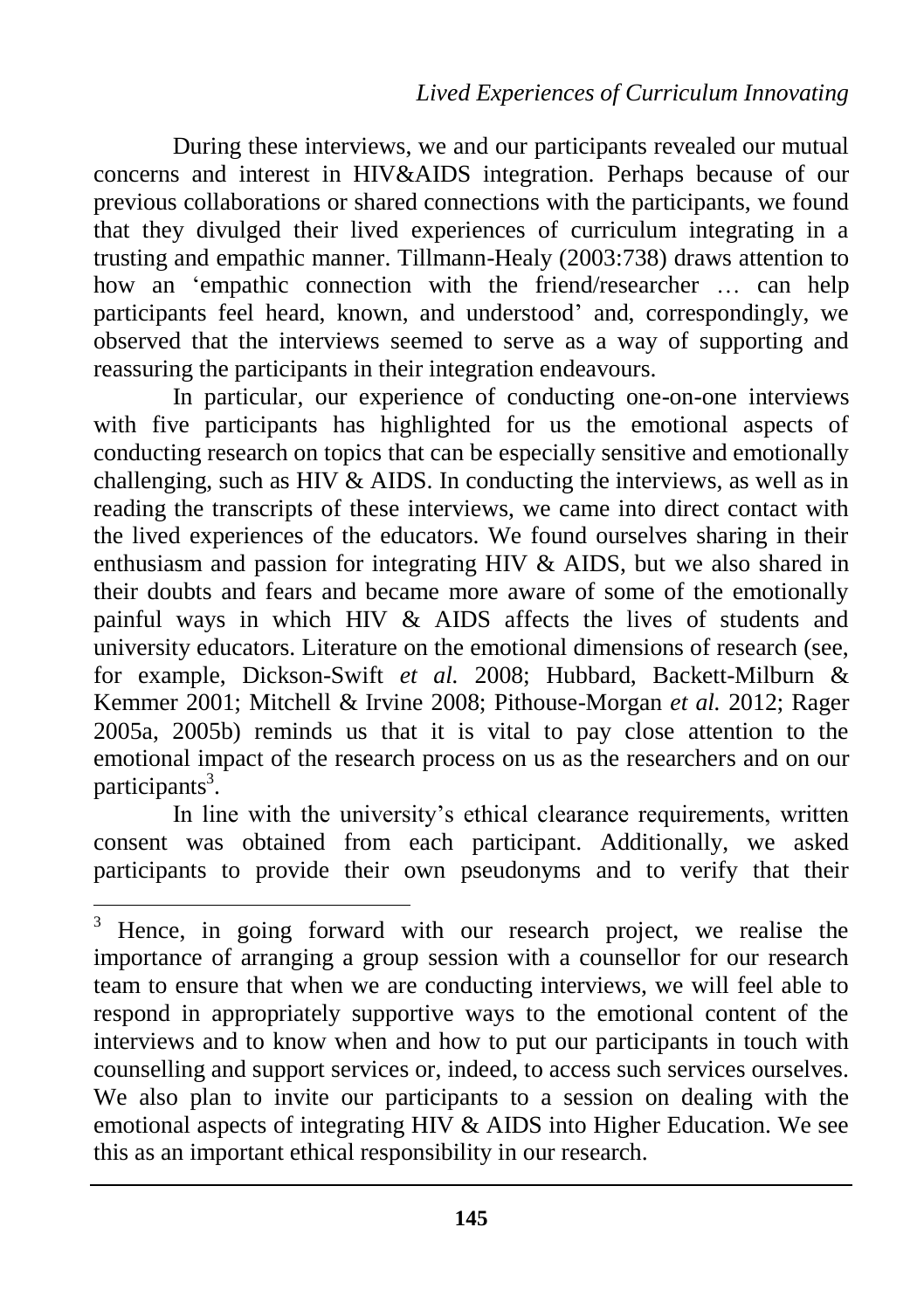responses quoted in this article are accurate representations of their views and experiences. The interviews were transcribed and circulated to all members of the research team. We then met to discuss our reading of the transcripts and our experiences of conducting the interviews. Together, we worked through an inductive process to look for 'emerging patterns, associations, concepts and explanations' (Nieuwenhuis 2010:107) in response to our guiding research question for this article. We began by considering what the data told us about *how* these participants were actually integrating HIV & AIDS into their various modules (as discussed in the following section). Additionally, looking through our *curriculum innovating* theoretical lens, we identified three significant aspects of our participants' *lived experiences* of curriculum innovating, which, as we have mentioned, and as we describe in more detail in a later section, we have termed *selfing*, *distancing* and *valuing*.

### **Approaches to Integrating HIV & AIDS**

As explained above, this article focuses particularly on the lived experiences of university educators in our School of Education who are engaging in curriculum innovating through integrating HIV & AIDS into modules in Teacher Education. Schools of Education at HEIs have very specific responsibilities in relation to HIV & AIDS. These include ensuring that students who are preparing to become teachers, or who are already teachers, are HIV-aware, HIV-safe and HIV-knowledgeable. These students can, in turn, serve as leaders who can make a difference when they themselves are tasked with teaching about HIV & AIDS in their own classrooms. In seeking ways to find a space for HIV & AIDS in Teacher Education, one of the recommendations made by HEAIDS is that 'curriculum design and its link to qualifications in relationship to outcomes for addressing HIV/AIDS in teaching is key' (HEAIDS 2010c:59). It is precisely for this reason that curriculum innovations, such as the integration of HIV & AIDS across disciplines, need to be explored through the experiences of educators at HEIs who already address HIV & AIDS issues in their teaching. Furthermore, ways of supporting innovators need to be sought in order to sustain and extend HIV & AIDS integration in Higher Education.

There are several possible approaches to integrating HIV & AIDS into Higher Education teaching. No hard and fast rules exist as to how the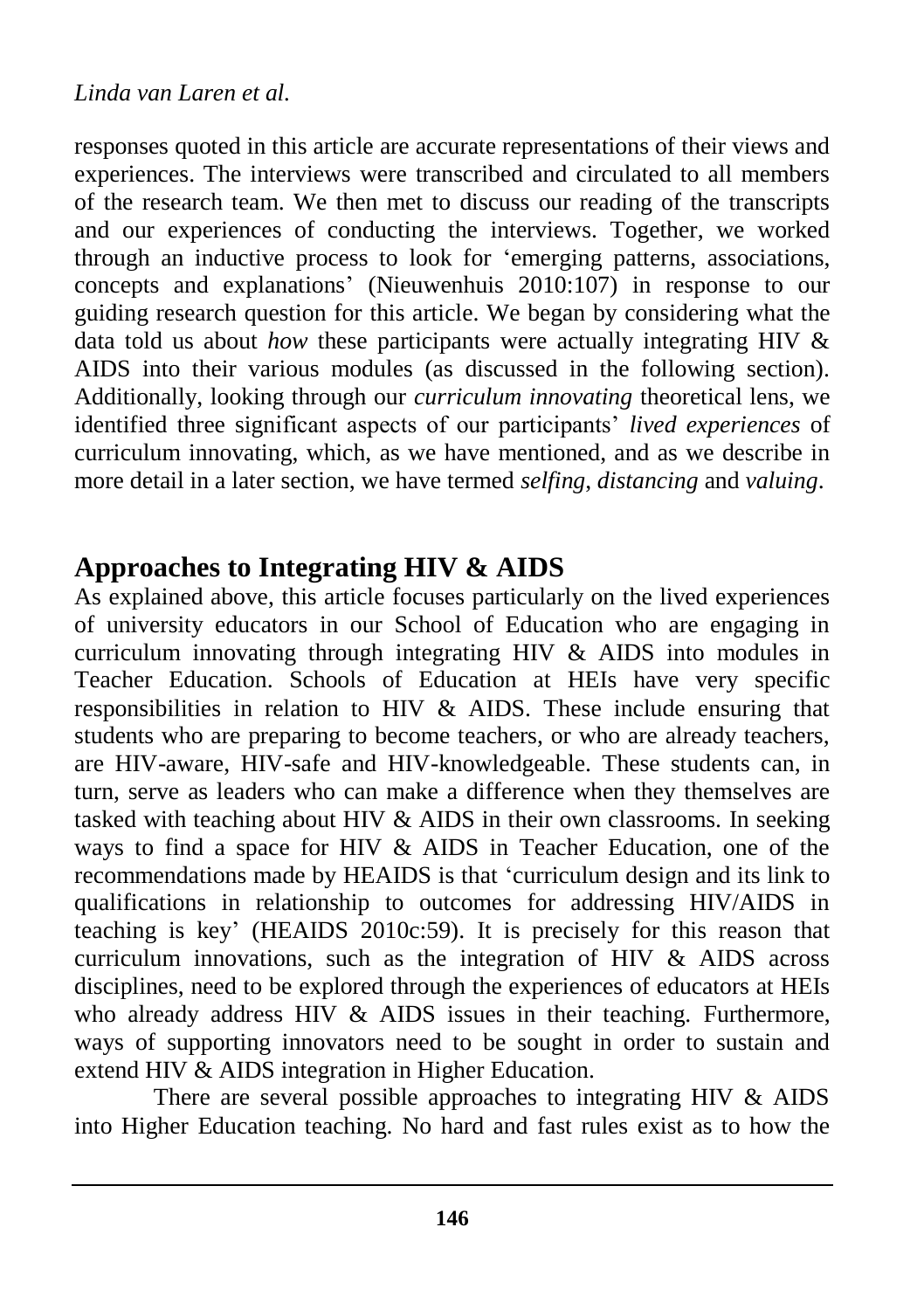integration or infusion should or must occur in a discipline. Integration may, for example, involve incorporation of certain aspects of HIV  $\&$  AIDS into particular sections of a discipline module, infusion of aspects of HIV & AIDS across a whole module, or the design of a stand-alone module as part of a larger programme of study (Clarke 2009).

In the interviews, our participants were asked to describe the approaches they used and to say why they used these in their Teacher Education modules. None of the approaches described by participants could be classified as a stand-alone module. Instead, the participants used incorporation or infusion approaches to addressing HIV & AIDS in modules. These ranged from being incidental to being planned as a way of emphasising an interdisciplinary approach to teaching and learning. To illustrate, Leela describes her approach as incidental inclusion '*across all modules as an example of addressing social issues*' whereas Pesh emphasises that an interdisciplinary approach to teaching Social Sciences requires the planned integration of HIV & AIDS.

Furthermore, Solo and Cammy explain that, because HIV & AIDS issues infiltrate every aspect of teachers' work, they believe that their students need to realise that '*at any given moment HIV & AIDS will pop up*' (Solo). Sbu, Mlu and Desiree point out that the integration of HIV & AIDS education is a continual process; they are '*trying to infuse it*' across modules using approaches that best suit their disciplines. We also asked the participants to identify which aspects of HIV  $\&$  AIDS they address in their modules. Their responses indicate that they are deeply driven by an intention to make a difference to people's lived experiences of education (Goodlad 1994; He 2010; Miller 2000) and focus mainly on the social aspects of HIV & AIDS in their integrating rather than on sex, sexuality and the biomedical aspects of HIV & AIDS. For example:

Leela: *…to provide opportunities for these prospective teachers to examine how they will deal with this topic in a relevant and socially just way when they become teachers.*

Solo: *…the impact of HIV & AIDS on studies of students is*  incorporated, that is how we train the teachers on how to deal with it *when they have children in their classrooms.*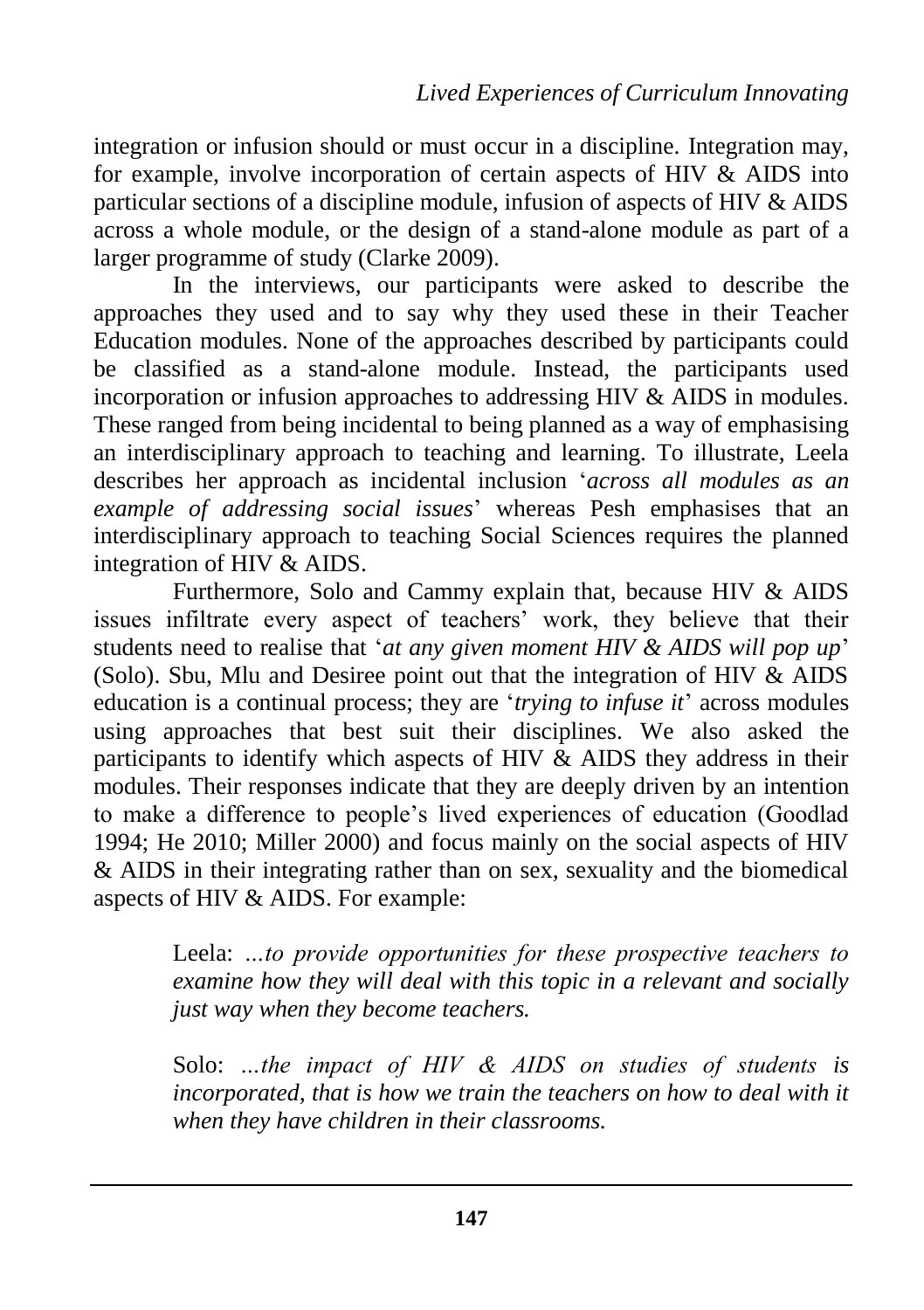For many, addressing the stigma attached to HIV & AIDS is also seen to be an important aspect. To illustrate:

> Leela: *The topics we explored were very much of a social nature related to issues of stigma attached to those affected...*  Mlu: *...largely stigma- no biomedicals...*

Overall, a concern about an apparent lack of adequate intervention in Higher Education in relation to caring about their own students is expressed as the main reason for the integration of HIV & AIDS. For instance:

Mlu: *I have a deep felt passion for issues of social justice and I think HIV & AIDS is one of those things or one of those aspects where I feel people are not treated properly or in dignified ways and that will allow for them to be like everyone else and enjoy their life to the full.*

# **Lived Experiences of Curriculum Innovating** *Selfing*

From our curriculum innovating perspective, we see the integration of HIV  $\&$ AIDS as both requiring and generating an ongoing process of personal and professional 'selfing' or self renewal that 'takes place within and in response to evolving human relationships and experience, as well as contingent, changing social and individual conditions and situations' (Pithouse 2007:15). Thus, by considering the responses of our participants from the perspective of a curriculum innovating approach, we can see how integrating HIV & AIDS into their teaching renews (or makes new) the professional and personal selves of university educators just as much as it renews the curriculum that is experienced in (and beyond) their classrooms (Miller 2000; Pinar 2010). As evidenced by the following, the participants' responses reveal a consciousness of working and living in an era of pervasive HIV & AIDS:

> Cammy: *…It is in there in the society, the community, the learner and you also.* Desiree: *…I don't know how you can ignore it, it is something you confront daily…*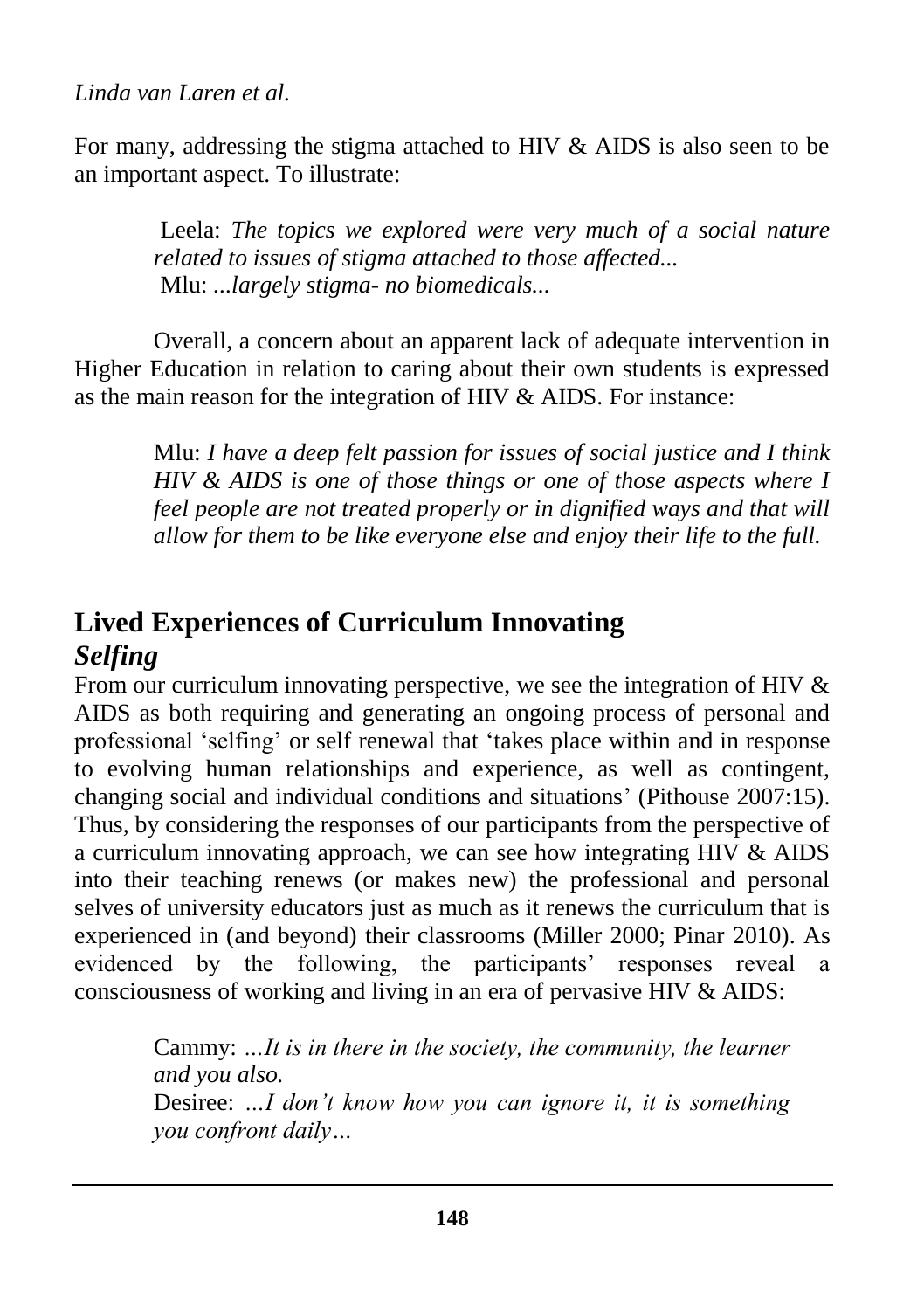For our participants, this consciousness that HIV & AIDS is '*in...you*' as an educator rather than being something that affects only students or other groups of people, would appear to give rise to a sense of individual and collective responsibility for engaging with HIV & AIDS through education (see also Mitchell & Pithouse 2009; Pithouse, Mitchell & Weber 2009). Participants explain how this sense of responsibility has fundamentally changed their understandings of themselves and their roles as university educators and as discipline specialists. For example:

Desiree: *...would you ignore it and be the traditional teacher and just get on with your work?* Cammy: *It changes you as a teacher, you become a practitioner of everything…* Pesh: *…somebody was saying to me, '…would you say you are…*  [a specialised discipline] *lecturer or a potpourri?'* So actually, *potpourri…*

This reconsidering of what is it that one does or should do as a university educator is also evident in Lesko's study (2007), which highlights how educators who took an 'interdisciplinary-activist' approach to integration of HIV & AIDS were engaged in 're-thinking assumptions and theoretical orientations of the disciplinary knowledge and programmes in light of HIV/AIDS' (339). Wood's research (2011) also suggests that when university educators do not re-think the scope or boundaries of their disciplines their potential willingness to integrate HIV & AIDS can be undermined by 'a very narrow disciplinary focus' (826).

Our participants' responses suggest that selfing is enhanced by a feeling that their integration of HIV & AIDS is making a significant difference to their students. As Mlu explains:

> *...when the student…says, 'Wow, this has been one of the most amazing modules I have ever done and it has opened my eyes to so many things …!' I think I feel fulfilled.*

And Pesh reveals that she understands integrating HIV & AIDS as a form of caring: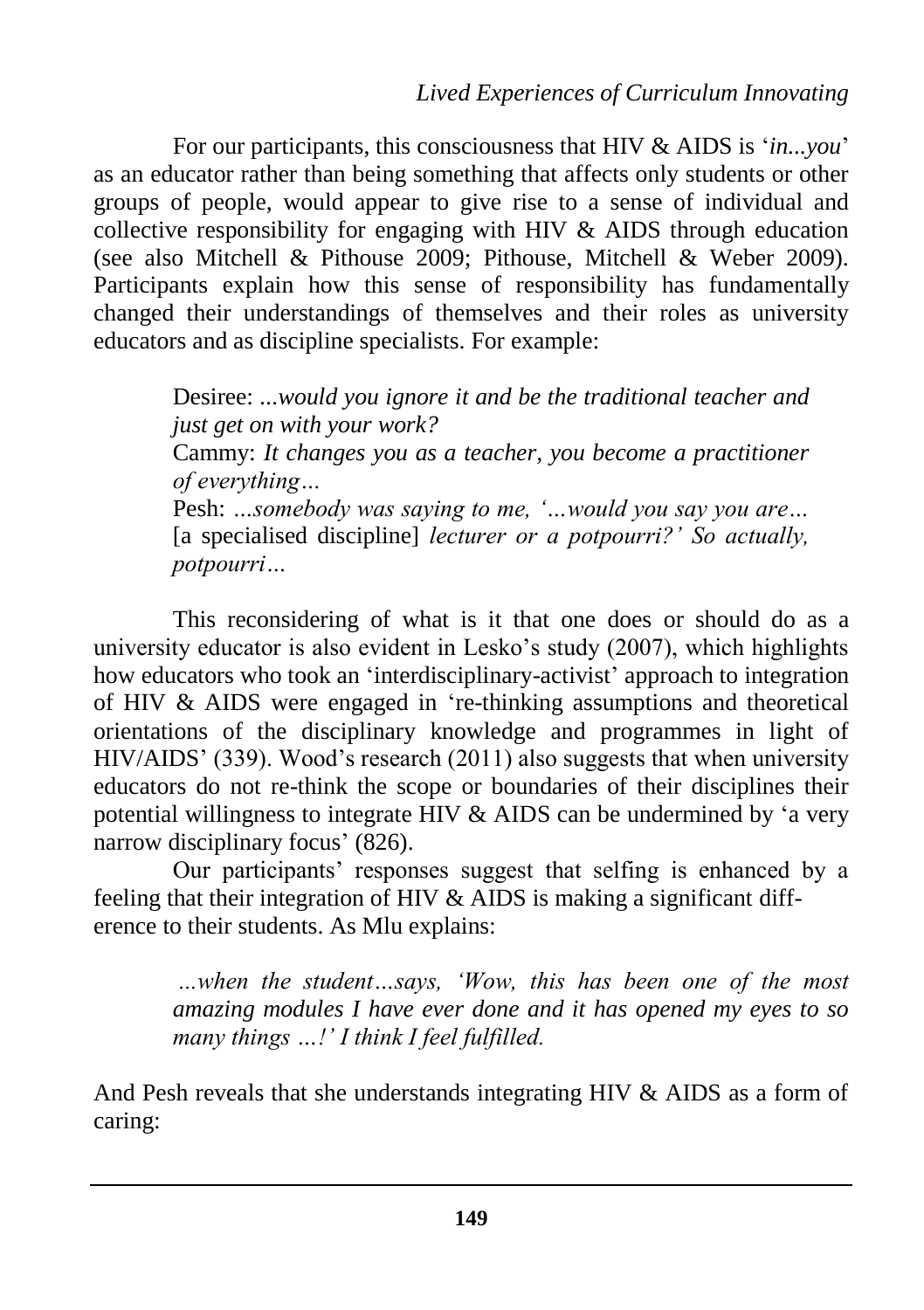*So it has been part of me, actually, I think because, caring, it's me, I really love to care.*

In Wood's study (2011), the university educators whose work is described as examples of best practice of HIV & AIDS integration display similar feelings of accomplishment and making a difference.

At the same time, the selfing process can also involve pain and apprehension along with fulfilment. Solo calls attention to the emotional effects of making space for students to share their HIV & AIDS-related experiences:

> *Buckets and buckets of tears that you pour out some time because you don't know how not to cry….*

And Desiree voices her fear of not being able to handle emotionally challenging situations that might arise:

> *…if we start talking about these issues and* [students] *break down because they have it, what do I do? So maybe I am scared as well....*

Similarly, both Lesko's (2007:342) and Wood's research (2011) highlights the challenges of bringing the 'difficult knowledge' of HIV & AIDS into Higher Education teaching and learning spaces. University educators in Wood's study revealed that the fear of not being able to cope with students' emotional responses and possible disclosure of their HIV status was a significant barrier to integrating HIV & AIDS. Nonetheless, for our participants, awareness of the emotive content of teaching and learning about HIV & AIDS does not stop them from doing what they see to be a '*responsibility for each and every one of us…*' (Mlu). For us, as researchers, their responses highlight a need for HEIs in the age of HIV & AIDS to provide appropriate and ongoing emotional support to students and staff and to offer opportunities for learning how to deal skilfully and sensitively with emotionally charged situations (see also Jairam 2009; Khau & Pithouse 2008).

# *Distancing*

Another concern that is evident in our participants' lived experiences of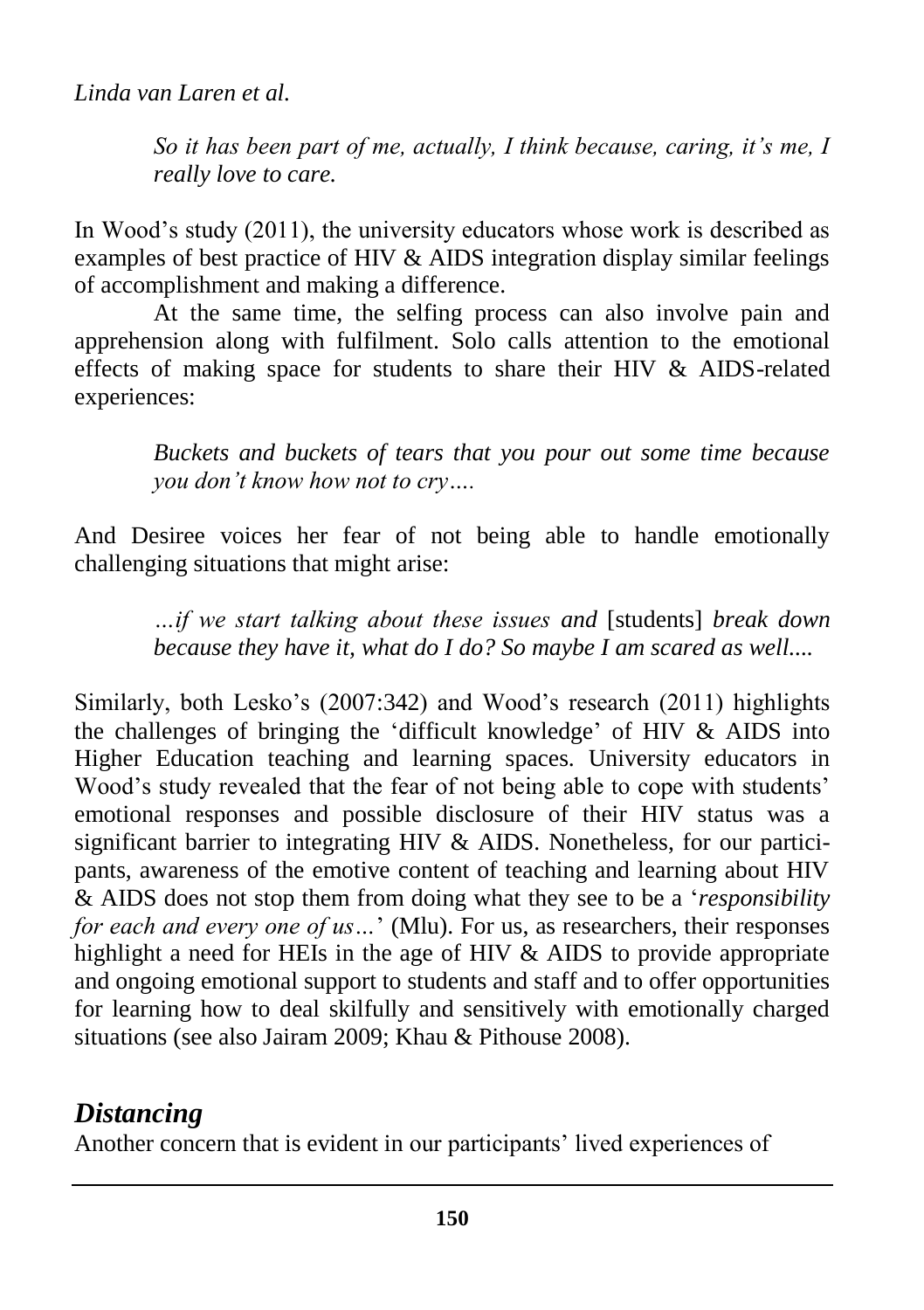curriculum innovating is what we have identified as *distancing*. Distancing is a concept often associated with public health. The term 'social distancing practices' refers to changes in behaviour that prevent disease transmission by reducing the contact rates between infected individuals and those who are susceptible to infection (Baum *et al.* 2009). In the public health context, social distancing interventions include school closure, increased isolation of symptomatic individuals in the household, workplace non-attendance and reduction of contact with the wider community (Kelso *et al.* 2009). Psychologists have also used the term 'distancing' to refer to a process in which people's egocentric experience of a stimulus in the here and now is diminished (see Michel & Rodriguez cited in Ayduk & Kross 2010). Ayduk and Kross (2010) note that research across various areas suggests the importance of this construct for self-control and adaptive coping with stressful situations.

Some of our participants call attention to how students often distance themselves from HIV & AIDS, as is evident in Cammy's statement that

#### *...there will be silence in class when we come to this issue.*

Similarly, Lesko's (2007) study highlights the ways in which silences and taboos surrounding HIV & AIDS can impede the integration of HIV & AIDS into university teaching and '[re-produce] the social and moral divisions of who is and who is not affected by the epidemic' (341). Desiree suggests some self-doubt in her ability to overcome such distancing by saying:

> [the students] *hold back and I don't know – maybe I'm not dealing with it properly*.

Additionally, Wood's research (2011) draws attention to how this kind of self-doubt can deter integration when university educators fear that raising issues of HIV & AIDS will offend or alienate students.

The distancing experienced by participants is not only on the part of students. Some of the champions reveal that integrating HIV & AIDS is a lonely road since other colleagues feel that they are placing too much unnecessary emphasis on HIV & AIDS. Participants' responses to this distancing by colleagues range from acceptance, to disappointment, to resilience. To illustrate: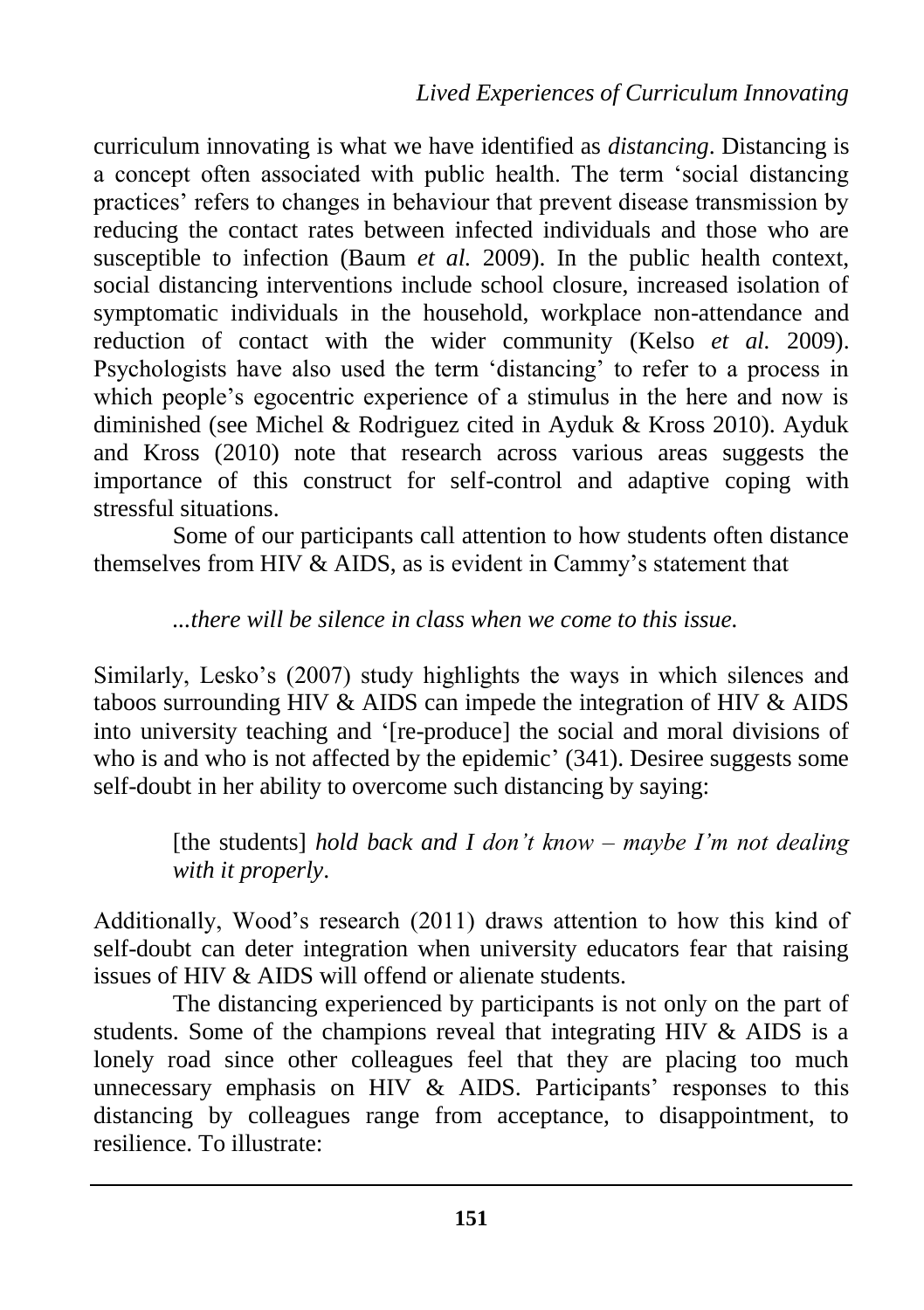Desiree: *Nobody shares…we are working in our own little box...* Pesh: *…* [what] *is really putting me down, like I said, is the discouragement of other lecturers.* Cammy: *Just make yourself visible, if they do not take* [HIV & AIDS] *seriously, make them see that it is serious because we are dealing with these issues.*

In addition, Mlu explains that he responds by distancing himself, in turn, from colleagues:

*I think it is a strategy to isolate myself in a sense so I can do what I feel is needed ….*

This sense of working at a distance from colleagues is also highlighted by the lecturers cited as champions of HIV & AIDS integration in Wood's research (2011).

Further to experiencing a lack of collegial support in their efforts to integrate HIV & AIDS, some of our participants also report facing disapproval from colleagues and even students who feel that they are 'diluting' 'pure' disciplines. As Desiree explains:

> *It is actually* ... [students] *who are perpetuating the divide…that it is not for me to do it, it is for the LO* [Life Orientation] *teachers to do it*.

There is also a perception of integration interrupting the formal curriculum, as indicated by Solo:

> *... you've got the curriculum waiting, you need to be discussing curriculum and development*.

Some participants feel that they have to defend their curricula choices to other colleagues or students who do not see any links between their particular discipline and HIV & AIDS. For instance:

> Solo: *How does that link with HIV & AIDS? That is the question I always get asked.* Pesh: *... they will say 'What has ...* [this discipline] *to do with HIV & AIDS?' ...* [This discipline] *is about numbers.*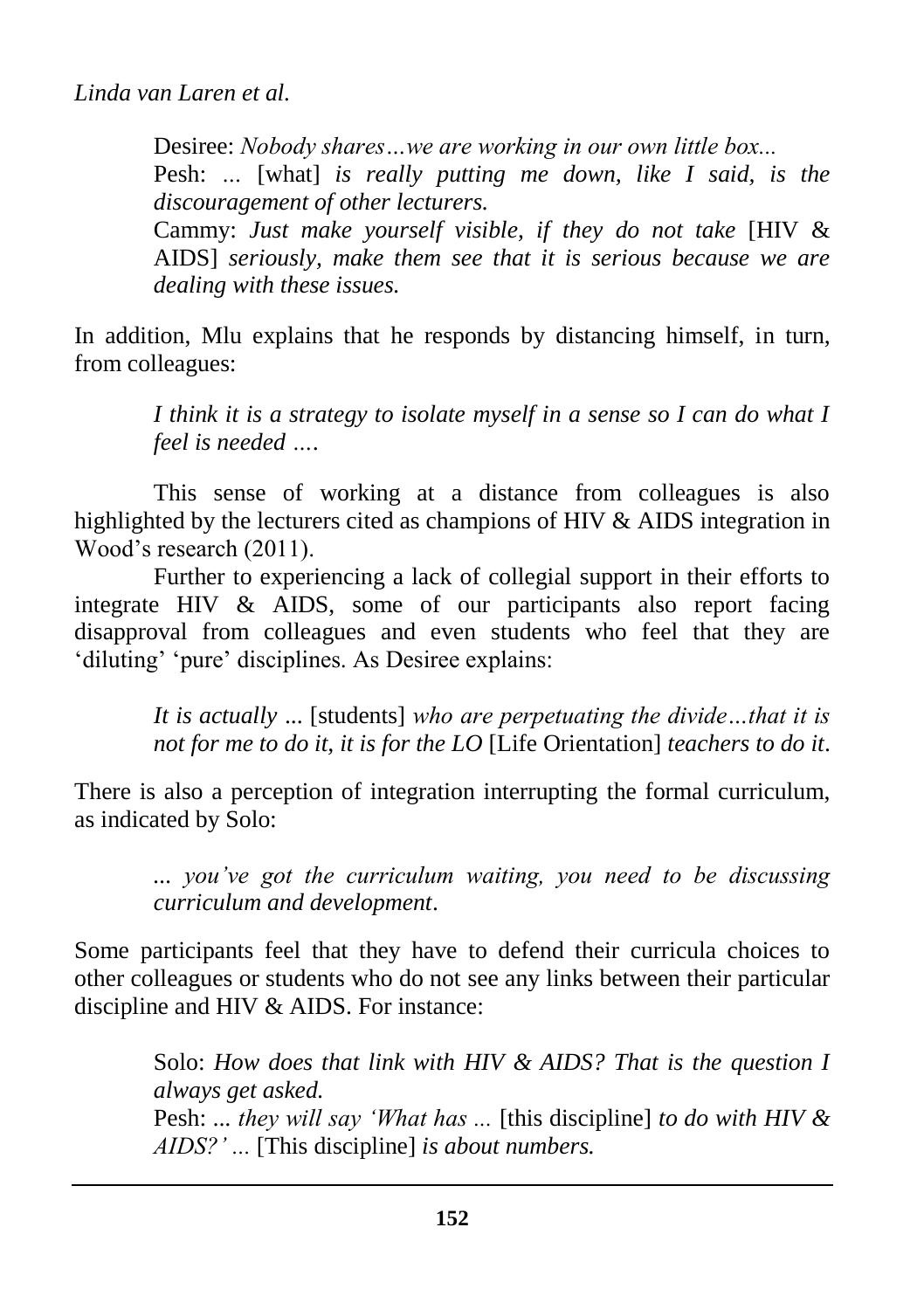Distancing stands starkly in opposition to social cohesion, which Lesko (2007) sees as an important context for, and outcome of, integrating HIV & AIDS in Higher Education teaching. It is thus important to understand how to minimise the distancing experienced and created by integrating HIV & AIDS with a view to facilitating greater socially cohesive curricula and relationships.

## *Valuing*

In using the term 'valuing' we refer to the ways in which participants' responses suggest that their conscious choices to renew their pedagogy as they educate students in an era of HIV & AIDS, are based on what they perceive to be valuable. Their desire to make a difference despite the exclusionary effects that distancing creates in relation to their colleagues, students and disciplines, is sometimes at odd with what the institution values, and what the discipline values.

The need for capital to sustain and advance the interests of universities in a globalised market economy shapes much of what universities value; this, in turn, influences what university educators do. The current funding system for South African universities favours research over teaching (McGregor 2011). In addition, university educators, whose work and roles include those of teacher, researcher, community worker, administrator, manager, co-ordinator, discipline expert and materials developer, among others, are pulled in multiple directions as they endeavour to construct their professional lives (Rowland 2002:52). As a result, university educators often suffer from 'an overload of unclarified and competing values' and this creates a 'paradigmal mess' (Kogan 2000:207). Teaching is bound to be undervalued (Neumann 2001:135) when sources of academic status, 'power and honour' (Kogan 2000:211) are rooted in research publications and funding.

By contrast, the participants in this study choose to be less accountable to the marketisation of universities and more accountable to their students and communities. In the face of competing pressures of teaching and research, they invest their efforts in designing modules which address HIV & AIDS as a social challenge; in so doing, they engage in what Subotsky (cited in Beets 2009:1174) refers to as a 'transformative discourse'. One way in which they do this is by crossing the boundaries of strongly classified disciplines (Bernstein 1973).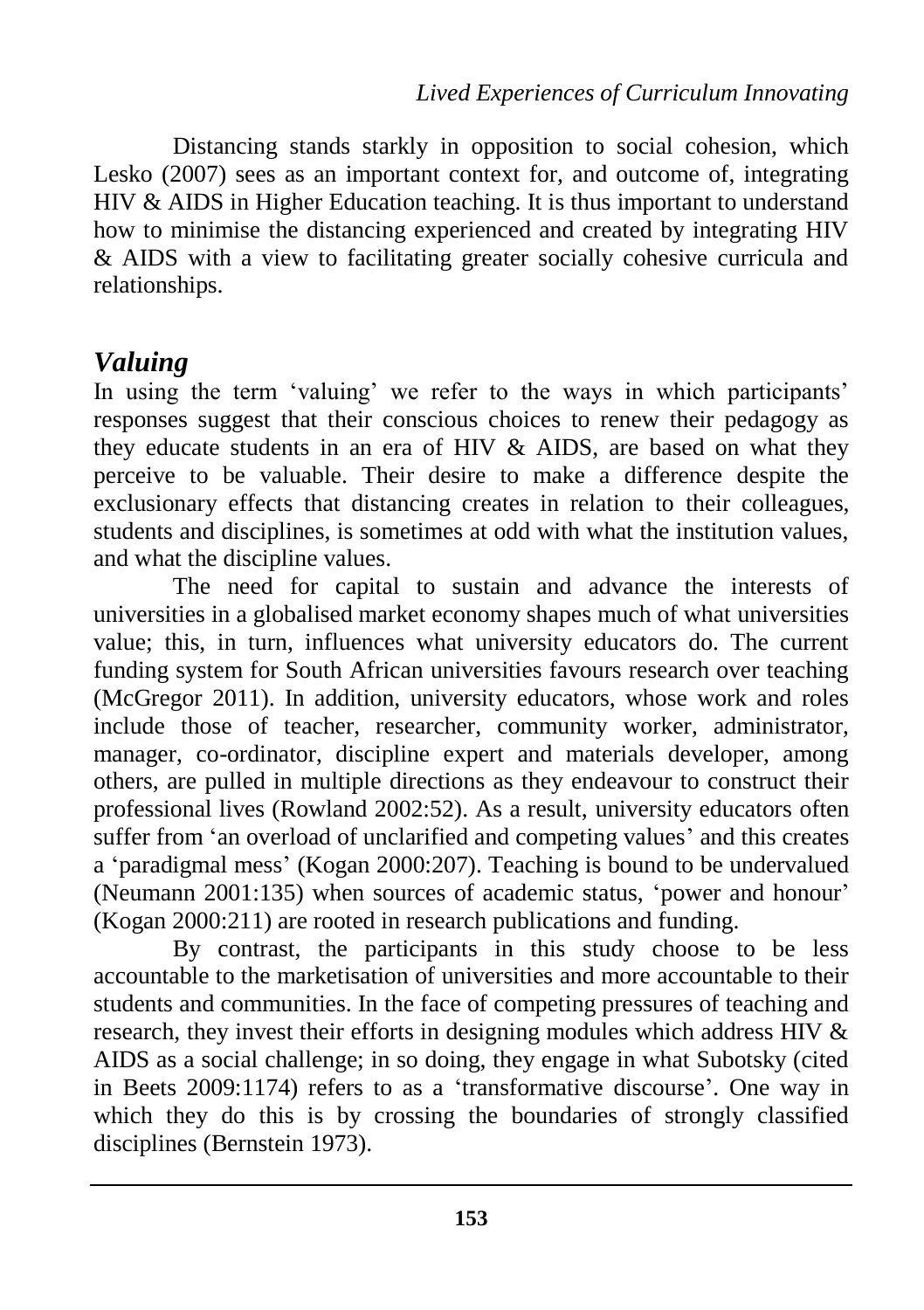#### *Linda van Laren et al.*

Some participants highlight how students expect to be taught in strongly classified disciplines and they question the value of integrating HIV & AIDS into their own teaching. For example:

> Pesh: *So the … students in that module will say 'What has ...* this discipline] *to do with HIV?* [This discipline] *is about numbers!'… The syllabus ... does not allow you to address those issues* [HIV & AIDS]*… it will take time to plan it so that it gels well with our disciplines ... there is still resistance* [to integrating HIV & AIDS].

However, a few participants experienced co-operation and acceptance from their colleagues. Several participants allude to collaboration among some university educators within their discipline. For example:

> Cammy: *Colleagues know about the issues* [HIV & AIDS] *we are talking about and there is the proposal to have it* [HIV & AIDS] *as a standalone, compulsory module. We share ideas and they give us their module templates* [to look at].

Cammy reports that she does not experience resistance about what she teaches about HIV & AIDS nor how she does it. The sharing of work and ideas by members in her disciplinary team affirms their collective perspective about the value of integrating HIV & AIDS. Hence there appears to be a 'commonality of values and practices in teaching' (Neumann 2001:142) within the discipline.

In contrast to Cammy's experiences, Pesh describes discouraging moments of professional isolation. Nevertheless, she persists with her integration of HIV & AIDS into her discipline:

> *The other challenge … which is really putting me down,* [is] *the discouragement of other lecturers… people* [in the discipline] *don't understand what* [it] *has to do with HIV & AIDS …* [they think] *I have much energy to waste. These discouragements make me feel bad because it's my passion. I have to learn to be resilient to survive…*

In 'running the course' (Miller 2000, 2010a:62) through the lived curriculum*,*  Pesh experiences professionally discouraging moments of isolation.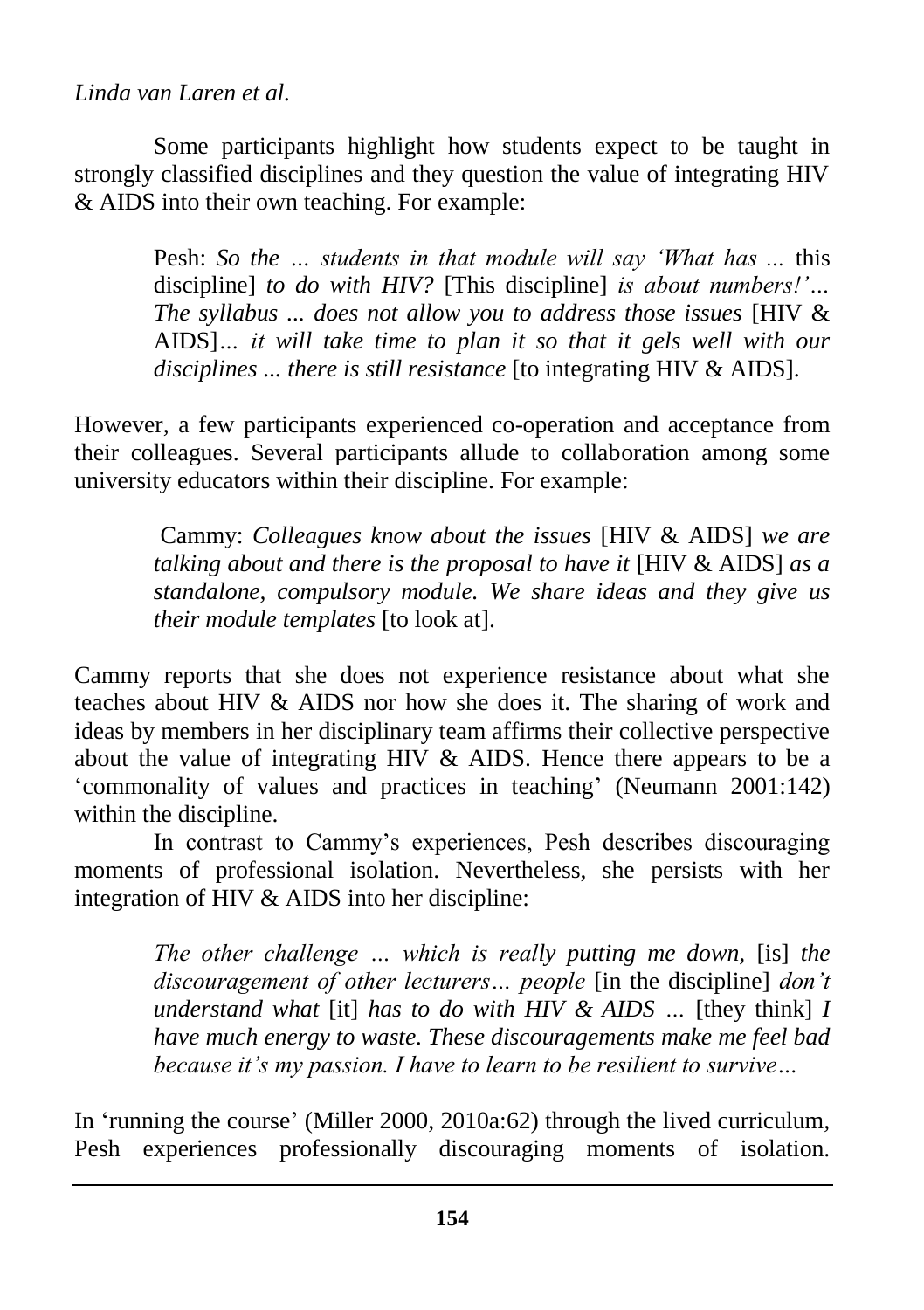Nonetheless, she is determined that alienation from her colleagues will not translate into alienation from her own possibilities for change in her 'pure' discipline.

Despite disciplinary pressures, our participants do not overlook the context in which their disciplines are being taught, and they reveal an altruistic concern for their students as teacher trainees or teachers, for learners who will be or are being taught by these teachers, and for school communities. To illustrate:

> Cammy: [Teachers] *go around and find out how many children have lost their dads, mothers and those who are orphaned and live alone.* [They] *will have half the class crying, what will* [they] *as teachers*  [do] *to handle that? When a child is sick ... you have got to know the medication* [and its side effects] *… this tablet will make ...* [the child] *go out and empty his bladder all the time … how will* [he] *catch up with the work? Talking about HIV & AIDS is scary … how do you make learners know these things and talk about them at home?*

This suggests that Cammy believes that educating teachers to teach about HIV & AIDS is vital and valuable within the South African context. She views the role of the teacher as a source of support to learners whose lives are affected by HIV & AIDS. Furthermore, Cammy refuses to view the lived curriculum as *'*insulated from life and human concerns*'* (Greene 1971:263). She renews her pedagogy through an awareness, an attentiveness, a *'*wide awakeness*'* (Miller 2010b:128) about how the curriculum can become more meaningful in the lives of people who live in an era of widespread HIV & AIDS. Thus, she and the other participants in this study argue for curriculum innovating: by re-orientating their approaches to teaching the curriculum can become a source of hope in the age of HIV & AIDS.

### **Conclusions and Implications**

We consider that our study has allowed us to test out an approach to curriculum theorising which offers a useful framework for a deeper understanding of university educators' experiences of HIV & AIDS integration. While, as noted above, the work aligns with the analysis of both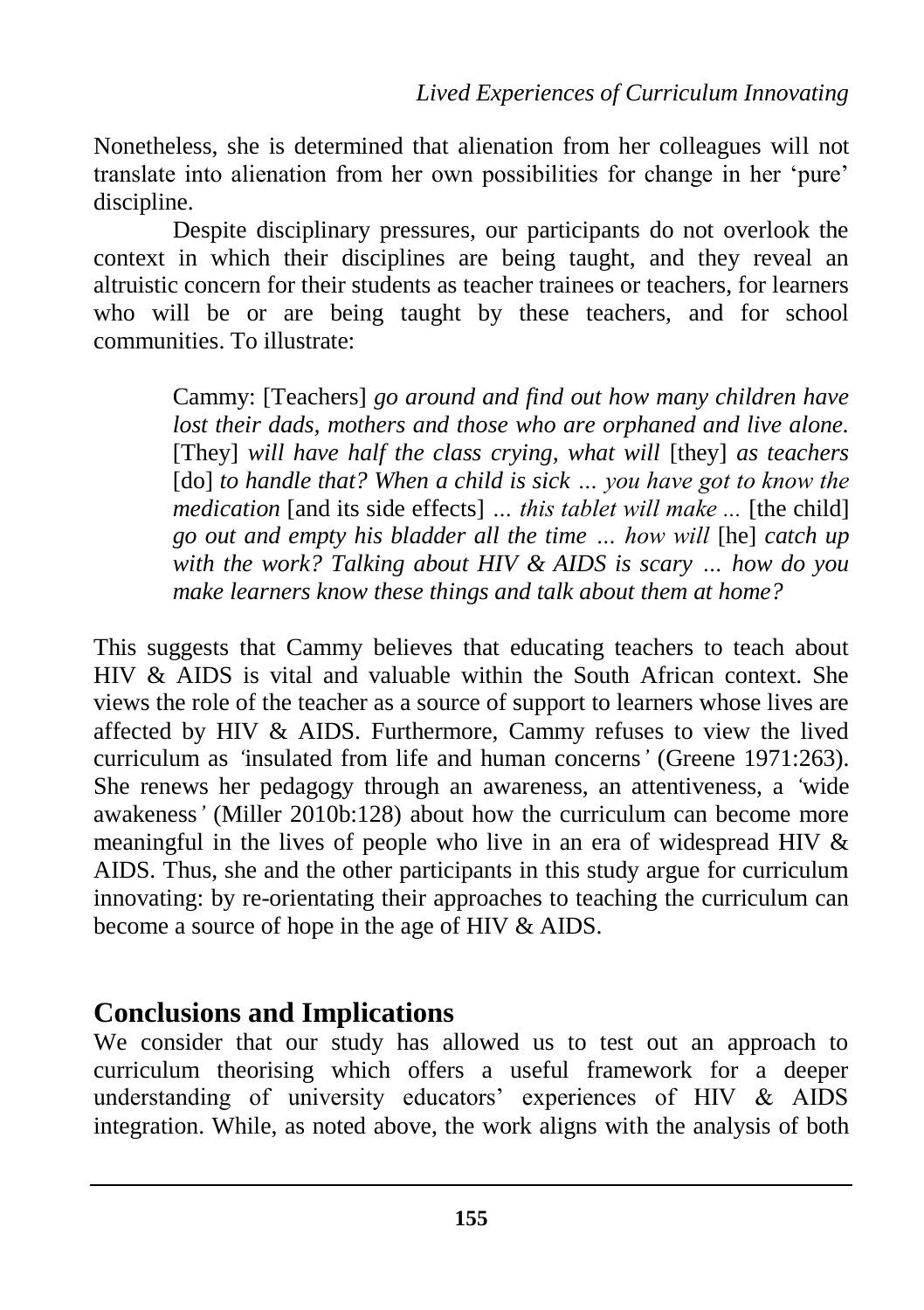Lesko (2007) and Wood (2011), we also see the three thematic areas drawn from the data – selfing, distancing, and valuing – as offering a complementary set of features to apply to our larger study.

At the same time, we have also gained some valuable new insights about carrying out research which is clearly of a very sensitive nature, something that is not necessarily acknowledged in the broader literature on HIV & AIDS integration. As we noted earlier, we found that the one-on-one interviews yielded data that was richer and more informing than the data collected electronically. While there may be other tools that we could have used as part of the electronic component, our sense is that face-to-face dialogue between the researcher and the participant is critical. In this case, we were conducting interviews with our own colleagues whom we knew well yet this face-to-face element was still key. But our findings about the emotional nature of this work, both in terms of the participants and what they are experiencing and the researchers and what we each encountered, highlights the importance of having access to appropriate support services.

Thus we want to suggest that the challenges of integration highlighted by the seven participants in our study point to the importance of Teaching and Learning Units across the various HEIs in South Africa taking on further work in the area of curriculum innovation in tandem with already existing HIV & AIDS support services on their campuses, such as counselling centres, HIV & AIDS units and health clinics.

Despite the emotional challenges of working in the area of HIV & AIDS integration, this study draws attention to the potential value for university lecturers in sharing ideas, experiences and curriculum innovating. The participants willingly shared their experiences and the passionate manner in which they responded to the interview questions showed that there is a need to establish a learning community or a support group for university lecturers who take on the somewhat risky integration of HIV & AIDS issues in disciplines. This risk may be in terms of being seen for example, as diluting disciplines or as evoking distressing emotional responses. It is, however, important for these risks and discomforts to be sensitively, yet openly addressed in a university community. In an era of widespread HIV & AIDS, the challenging process of curriculum innovating is necessary; our participants clearly point out that we cannot ignore the importance of the social issues that influence and are influenced by the teaching and learning contexts at HEIs.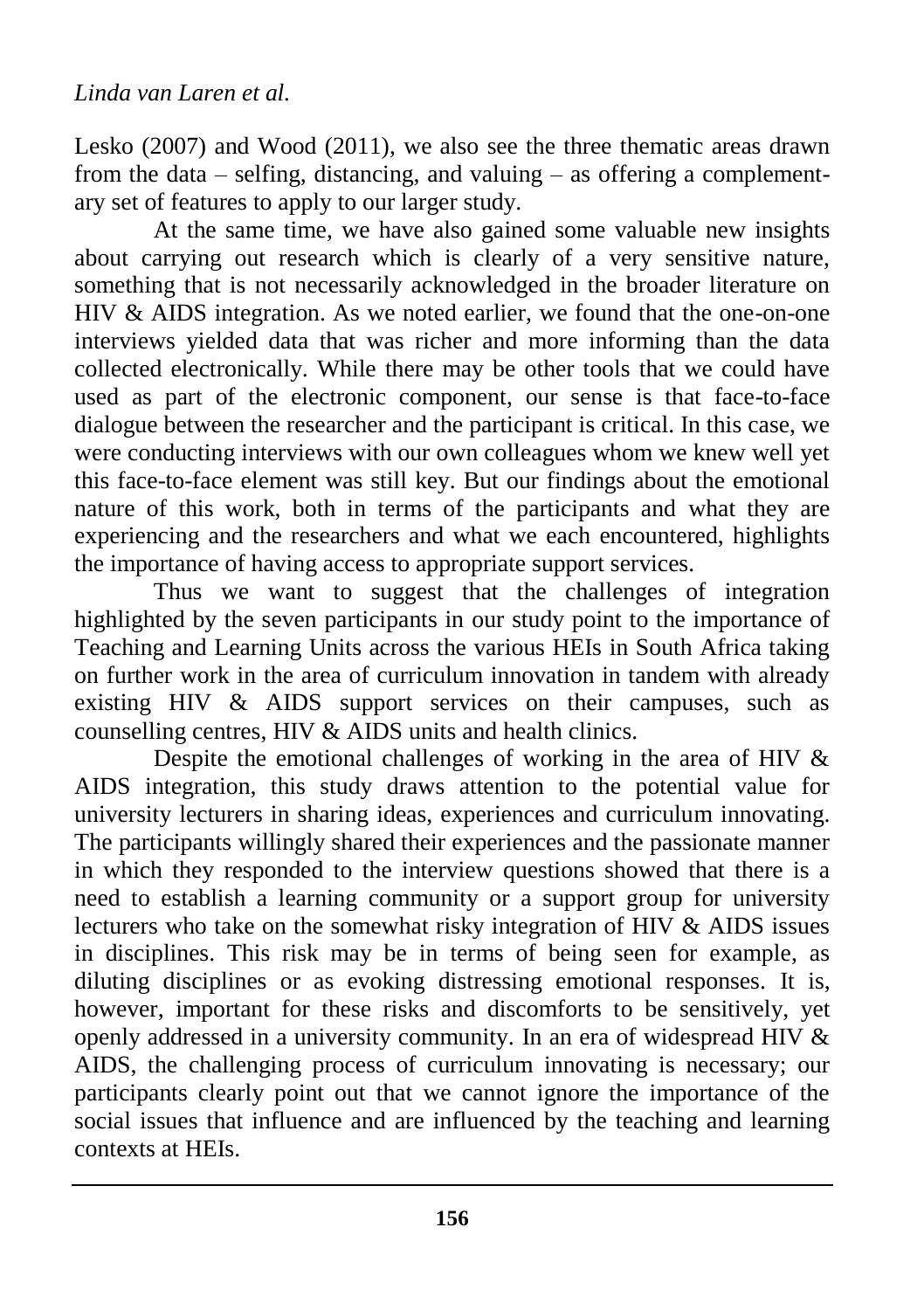#### **References**

- AACTE 2006. *Humanizing Pedagogy through HIV and AIDS Prevention: Transforming Teacher Knowledge.* Washington D.C.: Paradigm Publishers.
- AVERT 2011. South African HIV & AIDS Statistics. Available at: [http://www.avert.org/south-africa-hiv-aids-statistics.htm.](http://www.avert.org/south-africa-hiv-aids-statistics.htm) (Accessed 15 December 2011.)
- Ayduk, O & E Kross 2010. From a Distance: Implications of Spontaneous Self-distancing for Adaptive Self-reflection*. Journal of Personality and Social Psychology* 98,5: 809 - 829.
- Baum, NM, PD Jacobson & SD Goold 2009. 'Listen to the people'. Public Deliberation about Social Distancing Measures in a Pandemic. *The American Journal of Bioethics* 9,11: 4 - 14.
- Beets, PAD 2007. Reflections on Teaching and Implications for Higher Education in South Africa: An Autobiographical Account. *South African Journal of Higher Education* 23,6: 1174 - 1190.
- Bernstein, B 1973. *Class, Codes and Control, Volume 1: Theoretical Studies toward a Sociology of Language*. London: Routledge and Kegan Paul.
- Clarke, DJ 2009. *Heroes and Villains: Teachers in the HIV Response to HIV*. UNESCO: Paris.
- Dickson-Swift, V, EL James, S Kippen & P Liamputtong 2008. Risk to Researchers in Qualitative Research on Sensitive Topics: Issues and Strategies. *Qualitative Health Research* 18,1: 133 - 144.
- Goodlad, JI 1994. Curriculum as a Field of Study. In Husen, T & T Postlethwaite (eds): *The International Encyclopedia of Education*. 2nd Edition. Oxford: Elsevier Science.
- Greene, M 1971. Curriculum and Consciousness. *Teachers College Record* 73,2: 253 - 270.
- Grumet, MR 1989. Generations: Reconceptualist Curriculum Theory and Teacher Education. *Journal of Teacher Education* 40,1: 13 - 17.
- He, MF 2010. Curriculum Inquiry. In Kridel, C (ed): *Encyclopedia of Curriculum Studies*. Thousand Oaks, CA: Sage.
- HEAIDS 2010a. *HIV Prevalence and Related Factors – Higher Education Sector Study, South Africa, 2008-2009.* Pretoria: Higher Education South Africa.
- HEAIDS 2010b. *HIV & AIDS in Teacher Education – Evaluation Report of a*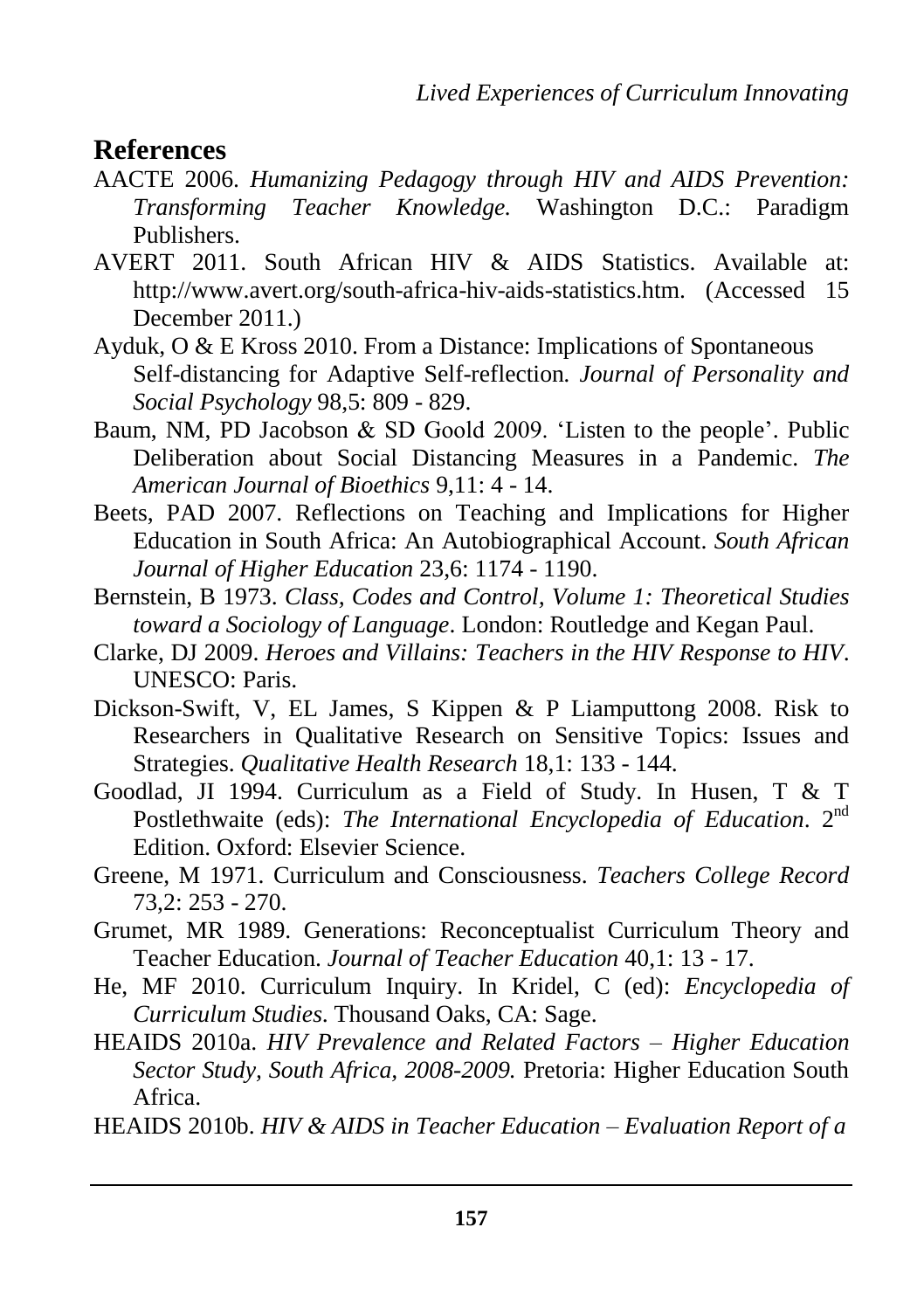*Pilot Project in South African Higher Education Institutions*. Pretoria: Higher Education South Africa.

- HEAIDS 2010c. *Creating Space for HIV & AIDS in the Curriculum – A Rapid Assessment of Curricular Responses in South African Higher Education Institutions*. Pretoria: Higher Education South Africa.
- Hubbard, G, K Backett-Millburb & D Kemmer 2001. Working with Emotion: Issues for the Researcher in Fieldwork and Teamwork*. International Journal of Social Research Inquiry* 4,2: 119 -137.
- Institute of Medicine of the National Academies 2010. *Preparing for the Future of HIV/AIDS in Africa: A Shared Responsibility.* The National Academies Press: Washington.
- Jairam, VL 2009. 'I am not a trained counsellor but I know I have to do something': Basic Counselling Strategies for Teachers. In Mitchell, C & K Pithouse (eds): *Teaching and HIV & AIDS in the South African Classroom*. Northlands: MacMillan South Africa.
- Kelso, JK, GJ Milne & H Kelly 2009. Social Distancing during a Pandemic not Sexy, but Sometimes Effective: Social Distancing and Nonpharmaceutical Interventions. *Vaccine* 27,45: 6383 - 6386.
- Khau, M & K Pithouse 2008. Studying Ourselves as Scholar-teachers in the Age of HIV and AIDS in southern Africa. *Human Architecture: Journal of the Sociology of Self-Knowledge* 6,2: 39 - 48.
- Kirk, J 2005. Starting with the Self. Reflexivity in Studying Women Teachers' Lives in Development. In Mitchell, C, S Weber & K O'Reilly Scanlon (eds): *Methodologies for Autobiography and Self-study in Teaching*. London: RoutledgeFalmer.
- Kogan, M 2000. Higher Education Communities and Academic Identity. *Higher Education Quarterly* 53,3: 207 - 216.
- Lesko, N 2007. University Teaching and Social Cohesion in the Age of AIDS: A South African Case Study. *Prospects* 37: 333 - 344.
- MacGregor, K 2011. South Africa: Universities Call for Funding Change. University World News: Africa Edition, Issue 82. Available at: [http://www.universityworldnews.com/article.php?story=2011081410271](http://www.universityworldnews.com/article.php?story=20110814102711296) [1296.](http://www.universityworldnews.com/article.php?story=20110814102711296) (Accessed on 13 September 2011.)
- Miller, JL 2000. What's left in the field ... A Curriculum Memoir. *Journal of Curriculum Studies* 32,2: 253 - 266.
- Miller, JL 2010a. Autobiographical Theory. In Kridel, C (ed): *Encyclopedia of Curriculum Studies*. Thousand Oaks, CA: Sage.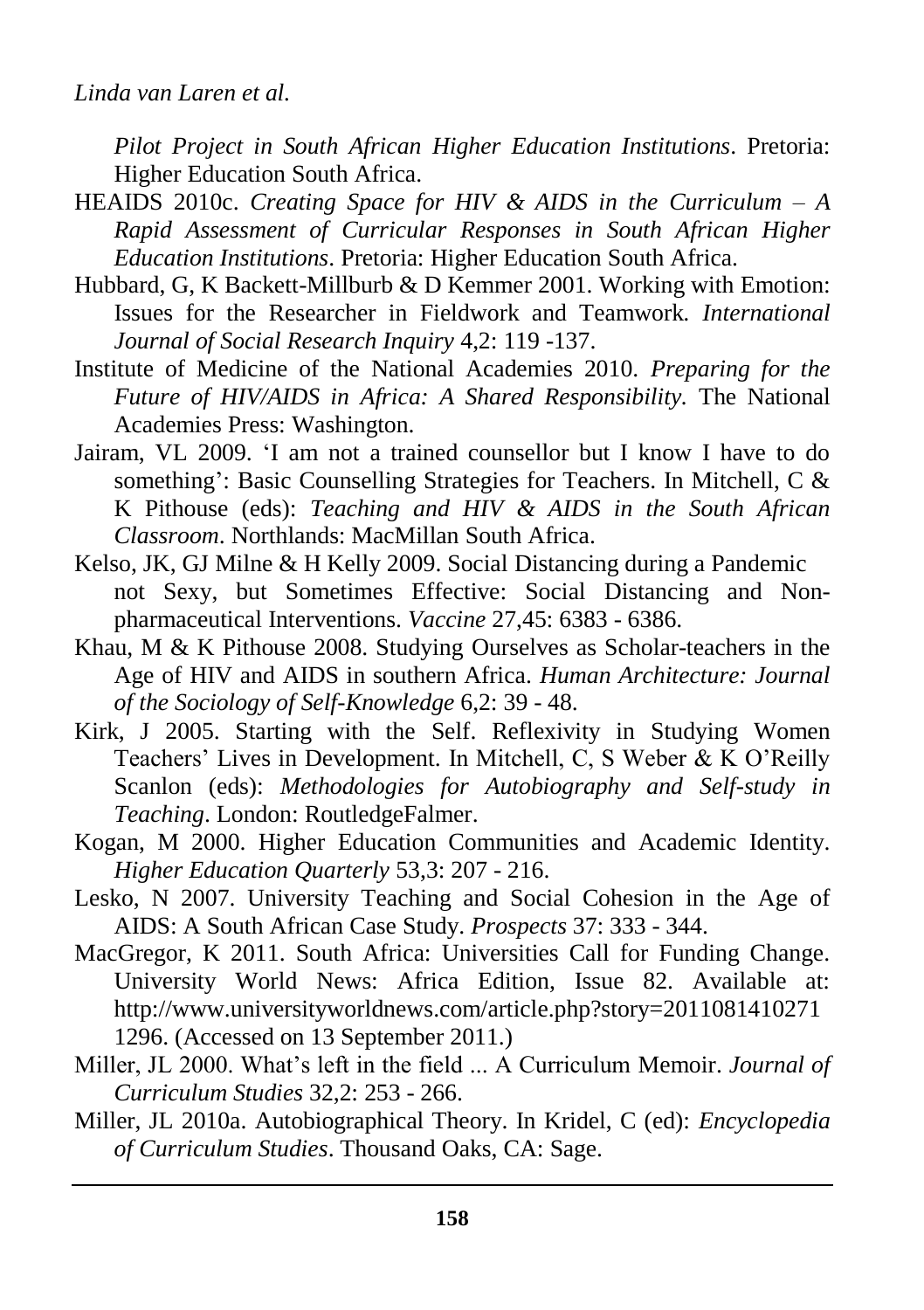- Miller, JL 2010b. Curriculum as a Consciousness of Possibilities. *Curriculum Inquiry* 40,1: 125 - 141.
- Mishler, EG 1990. Validation in Inquiry-guided Research: The Role of Exemplars in Narrative Studies. *Harvard Educational Review* 60: 415 - 442.
- Mitchell, C & K Pithouse 2009. Hope is Vital. In Mitchell, C & K Pithouse (eds): *Teaching and HIV& AIDS.* Johannesburg: Macmillan.
- Mitchell, W & A Irvine 2008. I'm okay, you're okay?: Reflections on the Well-being and Ethical Requirements of Researchers and Research Participants in Conducting Qualitative Fieldwork Interviews. *International Journal of Qualitative Methods* 7,4: 31 - 44.
- Neumann, R 2001. Disciplinary Differences and University Teaching. *Studies in Higher Education* 26,2: 135 - 146.
- Nieuwenhuis, J 2010. Analysing Qualitative Data. In Maree, K (ed): *First Steps in Research*. Pretoria: Van Schaik Publishers.
- Pinar, WF 1975. Currere: Toward Reconceptualization. In Pinar, WF (ed): *Curriculum Theorizing: The Reconceptualists*. Berkeley: McCutchan.
- Pinar, W 2010. Currere. In Kridel C (ed): *Encyclopedia of Curriculum Studies*. Thousand Oaks, CA: Sage.
- Pinar, W & MR Grumet 1976. *Toward a Poor Curriculum*. Dubuque, Iowa: Kendall/ Hunt Pub. Co.
- Pithouse, K 2007. *Learning through Teaching: A Narrative Self-study of a Novice Teacher Educator.* PhD thesis, University of KwaZulu-Natal, Durban.
- Pithouse, K, C Mitchell & S Weber 2009. Self-study in Teaching and Teacher Development: A Call to Action. Educational Action Research 17,1: 43 - 62.
- Pithouse-Morgan, K, M Khau, L Masinga & C van de Ruit 2012. Letters to those Who Dare Feel: Using Reflective Letter-writing to Explore the Emotionality of Research. *International Journal of Qualitative Methods* 11,6: 40 - 56.
- Rager, KB 2005a. Compassion Stress and the Qualitative Researcher. Qualitative Health Research 15,3: 423 - 430.
- Rager, KB 2005b. Self-care and the Qualitative Researcher: When Collecting Data can Break your Heart. Educational Researcher 34,4: 23 - 27.

Rowland, S 2002. Overcoming Fragmentation in Professional Life: The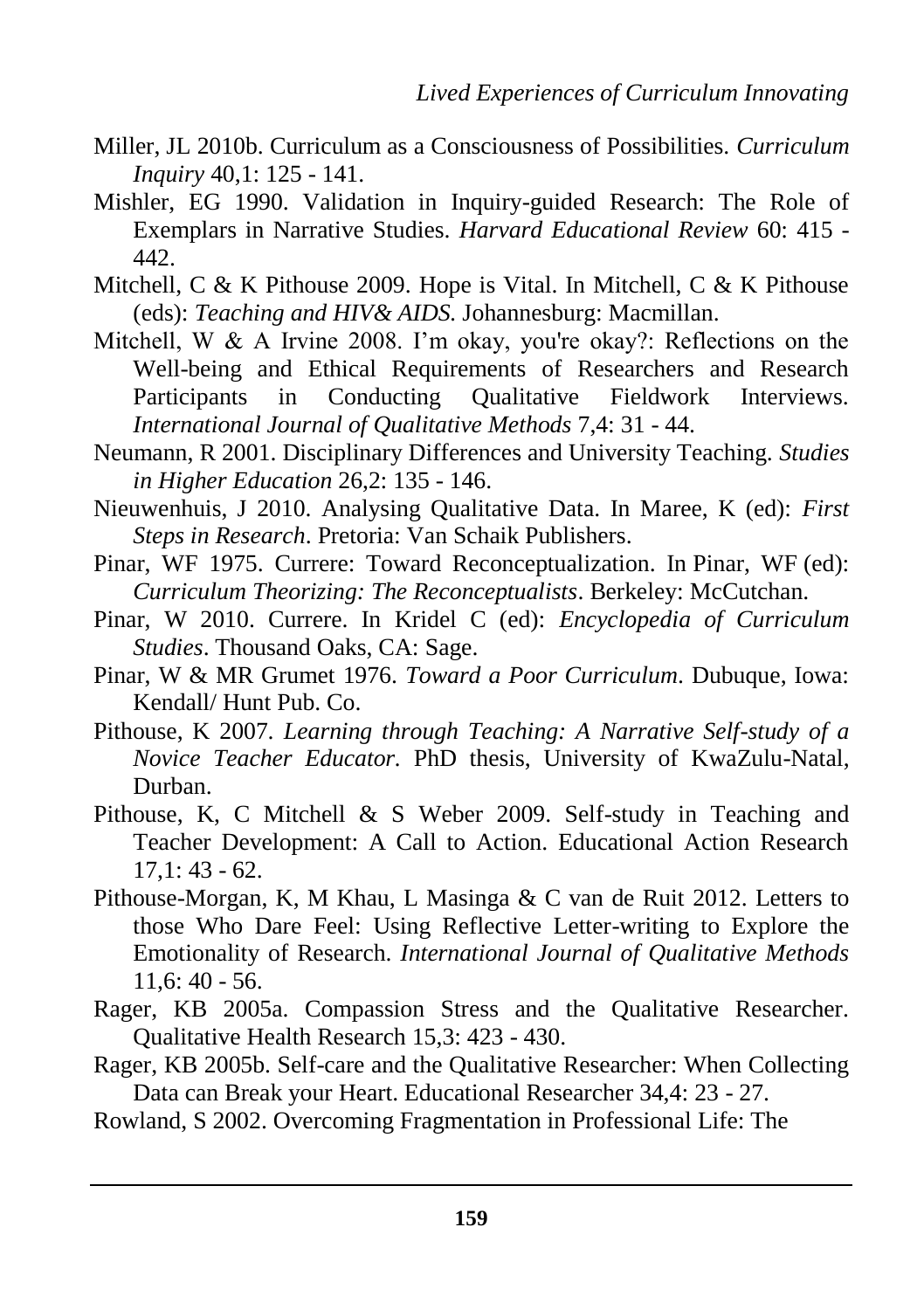Challenge for Academic Development. *Higher Education Quarterly* 56,1: 52 - 66.

- Shisana, O, T Rehle, LC Simbayi, K Zuma, S Jooste, V Pillay-van-Wyk, *et al*. 2009. *South African National HIV Prevalence, Incidence, Behaviour and Communication Survey 2008: A Turning Tide among Teenagers?* Cape Town: HSRC Press.
- Tillmann-Healy, LM 2003. Friendship as Method. *Qualitative Inquiry* 9,5: 729 - 749.
- United Nations Children's Fund, Joint United Nations Programme on HIV/AIDS, World Health Organization, United Nations Population Fund and United Nations Educational, Scientific and Cultural Organization 2010. Children and AIDS: Fifth Stocktaking Report. New York: **UNICEF.**
- Van Manen, M 1990. *Researching Lived Experience: Human Science for an Action Sensitive Pedagogy*. London (Can.): Althouse Press.
- Wood, L 2011. Faculty Views of HIV & AIDS Education in the Curriculum at Tertiary Level. *South African Journal of Higher Education* 25,4: 819 - 837.

Linda van Laren School of Education University of KwaZulu-Natal [vanlarenl@ukzn.ac.za](mailto:vanlarenl@ukzn.ac.za)

Ronicka Mudaly School of Education University of KwaZulu-Natal [mudalyr@ukzn.ac.za](mailto:mudalyr@ukzn.ac.za)

Kathleen Pithouse-Morgan School of Education University of KwaZulu-Natal [pithousemorgan@ukzn.ac.za](mailto:pithousemorgan@ukzn.ac.za)

Shakila Singh School of Education University of KwaZulu-Natal [singhs7@ukzn.ac.za](https://webmail.ukzn.ac.za/owa/redir.aspx?C=8dd65e61b43d4bb9b1df5d67ad5c6ecb&URL=mailto%3asinghs7%40ukzn.ac.za)